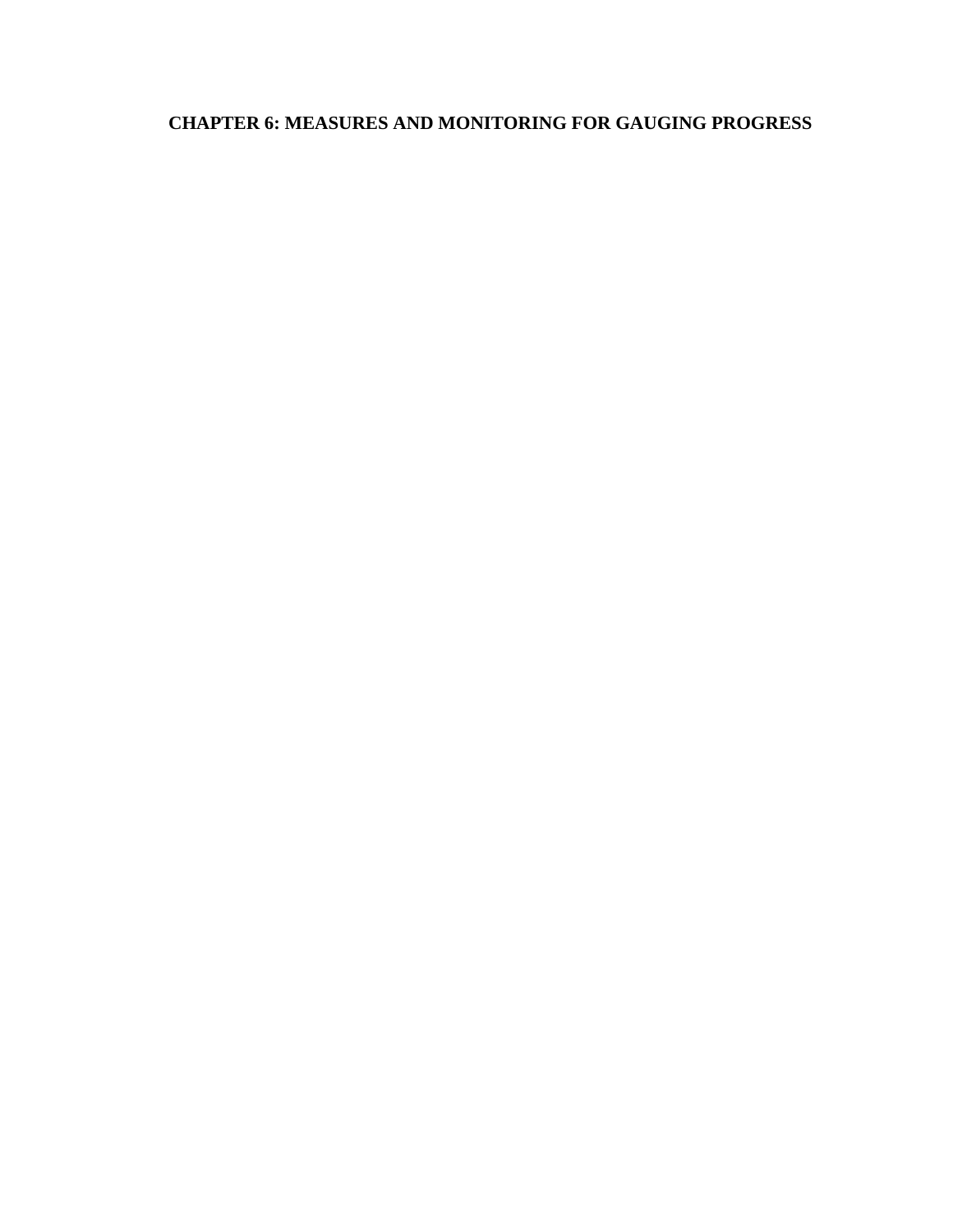# **Chapter 6: Measures and Monitoring for Gauging Progress**

The WRIA 8 Steering Committee strongly endorsed measuring Chinook and habitat health at the watershed level as a foundational element of this plan to:

- 1) Gauge progress toward recovering salmon populations and restoring habitat,
- 2) Assure money is spent on actions that truly make a difference,
- 3) Evaluate resources for meeting interim improvement goals, and
- 4) Document progress, showing when de-listing criteria have been met.

All information should be collected, analyzed, and reported specifically to support the Oversight Committee and Summit Advisory Body in their decision-making processes. (See Chapter 2, which recommends that future decisions about action priorities and resources be accomplished by two separate policy bodies: the Oversight Committee and Summit Advisory Body). Projects should be audited for performance, to improve designs and assure that expected outcomes are being achieved. The monitoring information should also be summarized in plain language and used as a report card to the public for documenting progress and showing how well limited funds are being used.

Monitoring, tightly linked to decision-making, is an essential element for the success of the Plan. It is only through monitoring data that federal agencies will be able to come to a de-listing decision. However, the region has never before engaged in this level of monitoring and decision-making. Funding for this component of the plan is currently uncertain. Strong leadership will be required at both policy and technical levels to implement this foundational element of adaptive management.

The WRIA 8 Steering Committee has not yet finished the monitoring and adaptive management work plan. It is anticipated that in 2005-2006, the Steering Committee/Oversight Committee will be working with the Technical Committee, as well as state and regional efforts, to establish specific, hypothesis-based monitoring plans.

Monitoring plans should be linked to the expected outcomes from recovery actions. As a result, decision-makers should be able to easily evaluate whether efforts are directed at the most effective places and whether improvements in habitat and Chinook health are meeting watershed expectations. These evaluations should directly link to future actions and level of effort.

## *Why do we need monitoring?*

"Monitoring" is commonly considered an "extra" or unnecessary expense. This is often because the information is not generated to provide specific information to inform decisions based on management questions or hypothesis testing, nor collected and analyzed in a timely manner for use by decision-makers. In fact, monitoring is a basic need when working on complex problems, like salmon conservation, where there are limited resources and a high degree of accountability, but where uncertainty remains either in terms of a basic understanding of conditions present or in terms of the effectiveness of proposed or implemented actions. Linking monitoring to actions of highest importance or related to greatest uncertainty provides decisionmakers with data that can 1) help provide certainty that money is spent on the most critical actions, 2) show that the actions are achieving objectives, and 3) describe progress towards goals. The monitoring framework described in the following text, in combination with the reporting and evaluation process described in Chapter 2 is intended to ensure that information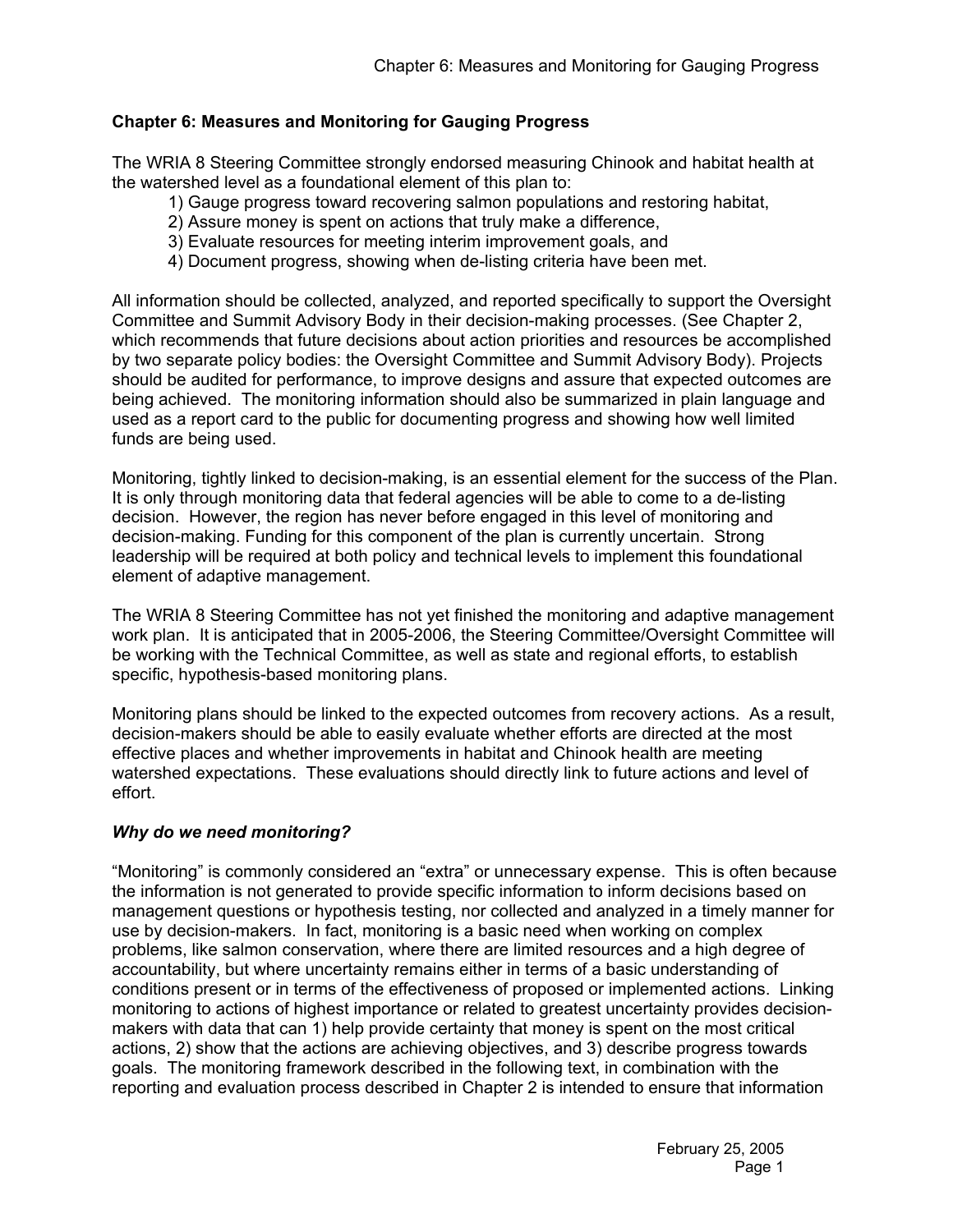collection informs and is driven by anticipated decisions regarding priorities and resource allocation.

This monitoring framework generally follows the definitions of monitoring as described in the "Statewide Strategy to Recovery Salmon" (Washington State Joint Natural Resources Cabinet, September 21, 1999). These include:

- 1) Implementation Monitoring: Are actions being implemented as planned?
- 2) Direct Effectiveness Monitoring: Are actions having the anticipated outcomes?
- 3) Cumulative Effectiveness Monitoring: Is the sum of all actions within a basin or across the watershed improving habitat and salmon population conditions?
- 4) Validation Monitoring: Are Chinook salmon populations increasing in productivity, abundance, distribution, and diversity? What are the cause and effect relationships between actions and fish population changes?

Information gathered in a systematic and meaningful manner provides the basis for showing progress toward achieving Plan goals through the implementation of actions. There are different types of monitoring that can help show progress and support future decisions that will ensure additional progress.

1) **Documenting which actions were implemented and which were not** will allow decision-makers to know who, what, how, how much, and where actions have been taken and whether those are representative of the plan strategy and to know where additional funding, clarification, or other work is needed to completely implement the Plan.

2) **Evaluating the success of projects in meeting specific objectives** will allow application of information from individual projects to general types of projects. Further, this will help decision-makers know the types of actions that produce results and allows decision-makers to reduce the funding towards projects that do not produce good results.

3) **Monitoring changes in habitat and in survival of various life stages of Chinook** will allow regional decision-makers to make adjustments to improve the effectiveness of specific types of actions. It will reduce the risk of funding unsuccessful projects. Ultimately, it will allow decision-makers to evaluate the success of the Plan actions in restoring healthy ecosystems and Chinook populations. Monitoring the status and trends of watershed conditions and aquatic habitat in a randomized approach will allow a subset of the watershed to represent trends in the overall health of the watershed. This will require less funding than monitoring the same factors in more places around the watershed in a less systematic or strategic manner.

## *Who else is working on monitoring?*

The WRIA currently does not fund a comprehensive monitoring program. The WRIA has partially funded, through grants, some of the Chinook spawning and juvenile studies. The majority of the technical data used in the Plan has been generated through individual jurisdictions, and state and federal agencies. The graph shown below provides a general illustration of the relative contributions from some of the individual monitoring programs for cumulative effectiveness monitoring. This graph does not incorporate all the individual data sources and costs, but illustrates a sampling of available Chinook and habitat cumulative monitoring costs by local jurisdictions and agencies for data commonly used in the planning process. This graph includes local costs for juvenile Chinook monitoring, spawner surveys,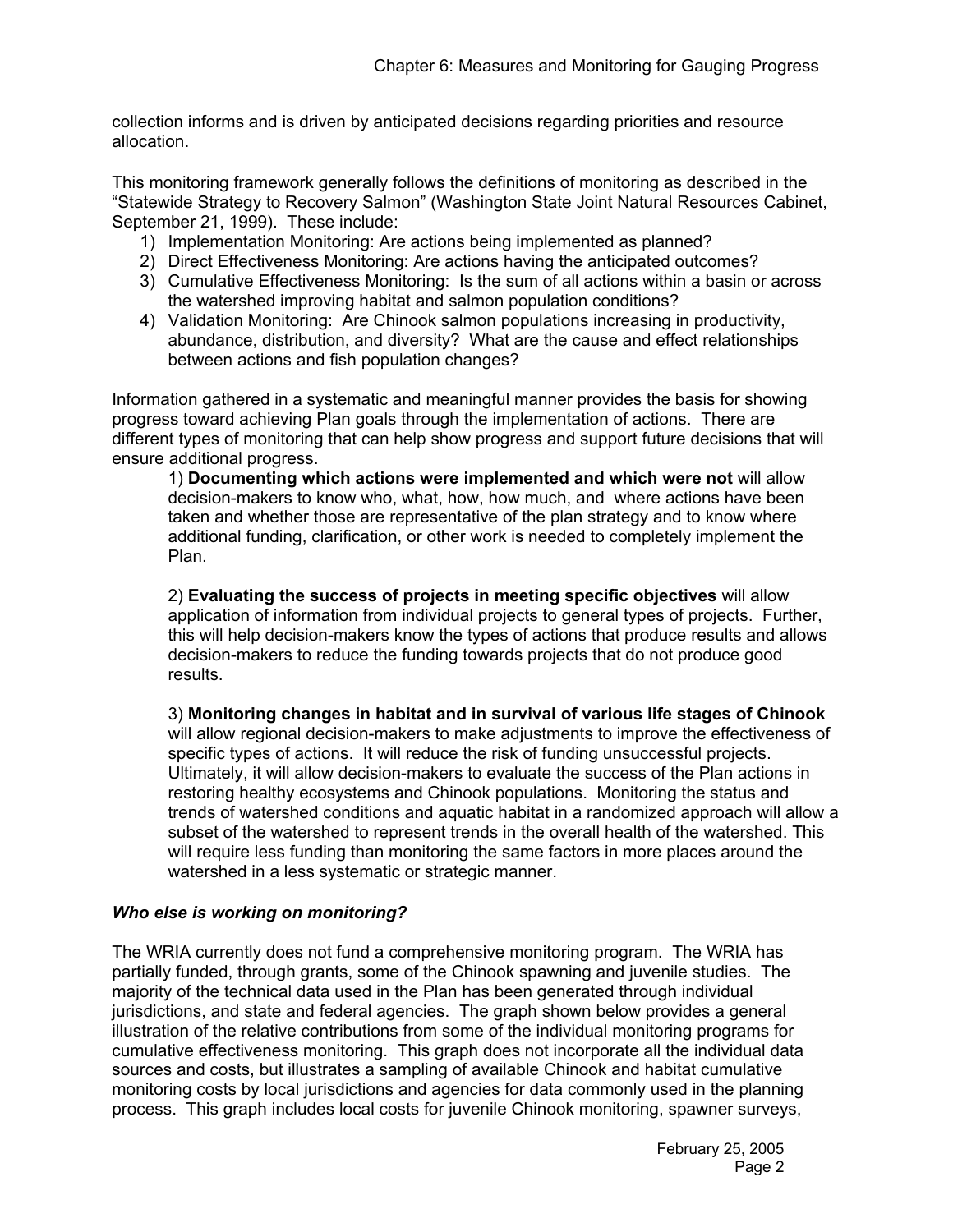migration studies, multi-spectral analyses, new flow gauging, and some habitat assessments. Additional information about the types of local monitoring programs incorporated into this graph is provided below and in Table 6-1.



**Figure 6- 1 Sample of Local Cumulative Monitoring Costs Used in WRIA Plan** 

# Individual Entities - WRIA 8 Monitoring and Research

Local monitoring programs conducted by individual entities in WRIA 8 focusing on salmon populations, habitat utilization, predation pressures, food web interactions, thermal migration barriers, lakeshore habitat utilization by juvenile Chinook, juvenile migration timing, and other biological and ecological processes have been invaluable in developing the scientific strategy for WRIA 8. These programs include the City of Seattle monitoring programs for the Upper Cedar Habitat Conservation Plan (HCP) and shoreline studies; the Army Corp of Engineers General Investigations for the Lake Washington Watershed and Ballard Locks studies; the State Department of Fish and Wildlife and locally sponsored Sockeye Studies; NOAA Fisheries, USGS, and Seattle coho prespawn mortality investigations; Snohomish County ambient water quality and benthic invertebrate (BIBI) monitoring, habitat survey, stream gauging, and salmon watchers programs as well as the natural and built drainage inventory program, fish passage barrier inventory and assessment program and land cover classification (1991 and 2001) for all of WRIA 8, and King County Chinook and habitat monitoring programs through the Wastewater and Natural Resources programs. The Cities of Seattle and Bellevue conduct weekly spawner surveys in the urban streams. These surveys augment information from the co-managers and regional efforts in the core spawning areas, the Cedar River, Issaquah Creek, and Bear/Cottage Lake Creek along with other North Lake Washington tributaries. Other local programs, such as flow gauging and habitat assessment work, being conducted by the City of Kent for their Rock Creek HCP, was incorporated into the technical reach assessments for the Ecosystem Diagnosis and Treatment (EDT) model and Chinook distribution mapping.

These local monitoring programs have provided foundational data for the Plan. However, the current funding source for these programs is based on the individual entity's project or program needs and continued funding is uncertain beyond 2004-2005. The Steering Committee strongly endorses the continuation and financial support of smolt traps, spawner surveys, PIT tags, snorkel surveys, and salmonid migration studies. The proposed Oversight Body will need to work with local, state, and federal entities to identify partnerships and assist agencies to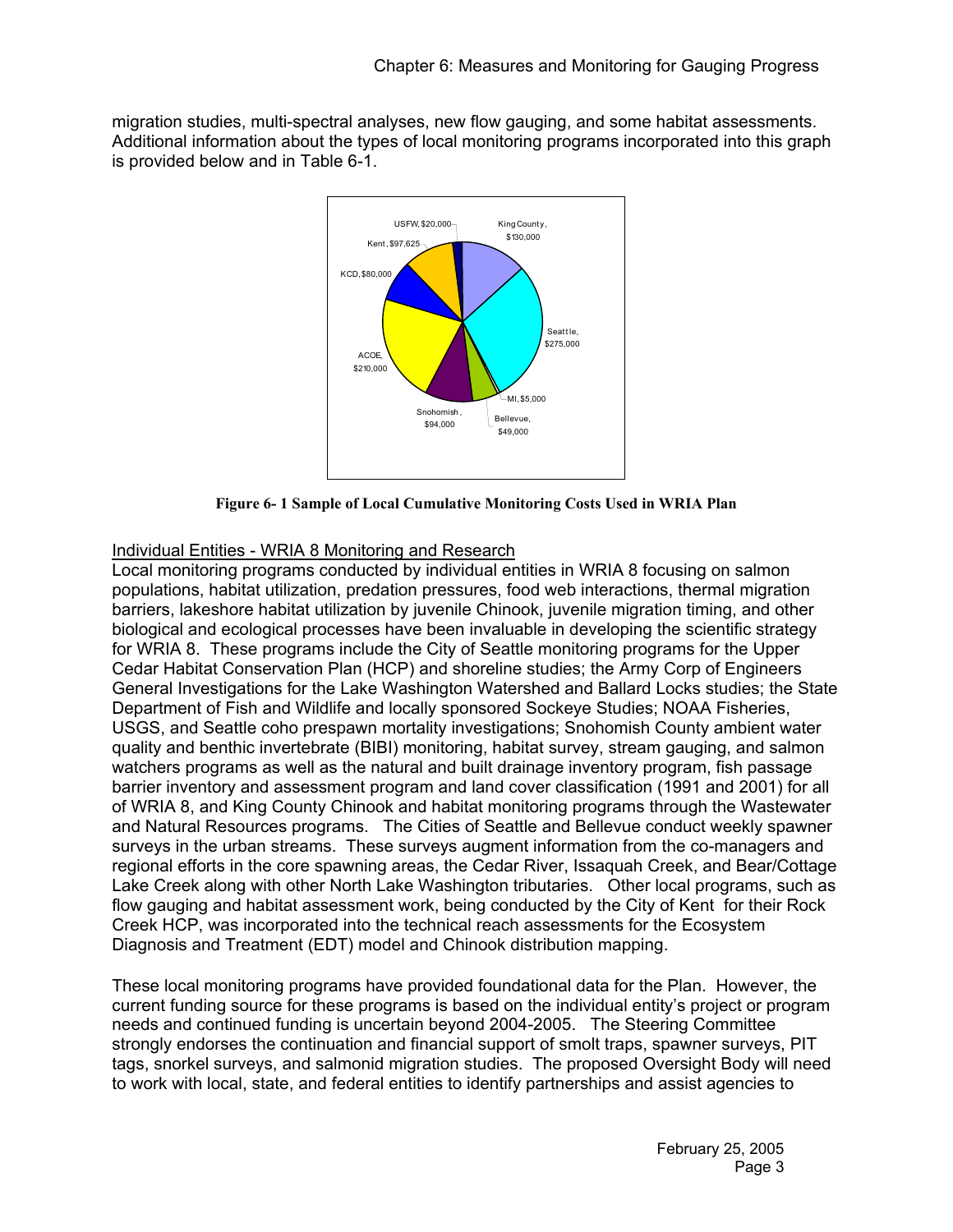obtain funding for continuation or enhancement of existing critical monitoring programs (Table 6- 1).

# Regional and State Monitoring Efforts

Many factors (harvest, hatcheries, habitat, hydropower, and ocean conditions) influence Chinook salmon population characteristics (diversity, abundance, productivity, and distribution). However, the WRIA 8 plan is focused on protecting and restoring freshwater and nearshore marine habitats. Since the desired outcome is healthy, harvestable Chinook populations rather than merely improving aquatic habitat, WRIA 8 efforts to monitor habitat and Chinook survival improvements will need to be linked with monitoring the effects of other actions at the state and federal level, e.g., harvest and hatchery management, to restore Chinook populations.

There have been a number of efforts to improve monitoring efforts at the regional and state levels. It will require staff and policy level discussions to determine who should take the lead and fund various elements that are common to multiple groups. Some of these efforts with potential overlap or coordination opportunities with WRIA 8 have been summarized below.

## Validation Monitoring Panel - Chinook population monitoring recommendations

The Validation Monitoring Panel, assembled by the Olympic Natural Resources Center of the University of Washington, conducted an interdisciplinary review of the various scientific issues and problems associated with monitoring Chinook salmon populations. The international panel of recognized scientific leaders reviewed various approaches to monitoring salmon populations. The focus of this effort was to evaluate the statistical design of programs monitoring genetics of salmon populations, fish productivity, and habitat requirements at various spatial and temporal scales. The panel provided recommendations for a consistent scientific framework for validation monitoring for salmon conservation efforts to federal, state, and tribal governments in the Pacific Northwest (College of Forest Resources, University of Washington. December 1, 2000). These recommendations and considerations should be followed by WRIA 8 when conducting validation monitoring for Chinook population response to be sure the information collected can be utilized at various spatial scales.

## Washington State Monitoring Strategy

At the direction of the Washington State Legislature in 2001 (SSB 5637), the Governor's Salmon Recovery Team led an interjurisdictional effort to improve State monitoring efforts to develop a comprehensive monitoring strategy to evaluate the success of salmon and habitat recovery actions. Reports, including "The Comprehensive Monitoring Strategy and Action Plan," are available at http://www.governor.wa.gov/gsro/monitoring.htm. The State is starting to implement the recommendations for monitoring the effectiveness of Salmon Recovery Funding Board (SRFB) projects this year. The State has not yet implemented a program for intensively monitoring one or more watersheds for evaluating the influence of specific habitat improvements on fish population parameters. The recommendation for using an Environmental Protection Agency (EPA) Environmental Monitoring and Assessment Program (EMAP, http://www.epa.gov/emap/) randomized sampling protocol for tracking the status and trends of watershed health at a WRIA level has also not yet been implemented. WRIA 8 monitoring efforts should utilize the protocols recommended by the State Monitoring Oversight Committee,

coordinate with the SRFB project monitoring efforts where possible, and use the EPA EMAP protocols for evaluating the status and trends in watershed condition. The proposed WRIA 8 Oversight Body should approach the Governor's Salmon Team and SRFB to incorporate WRIA 8 into the State program.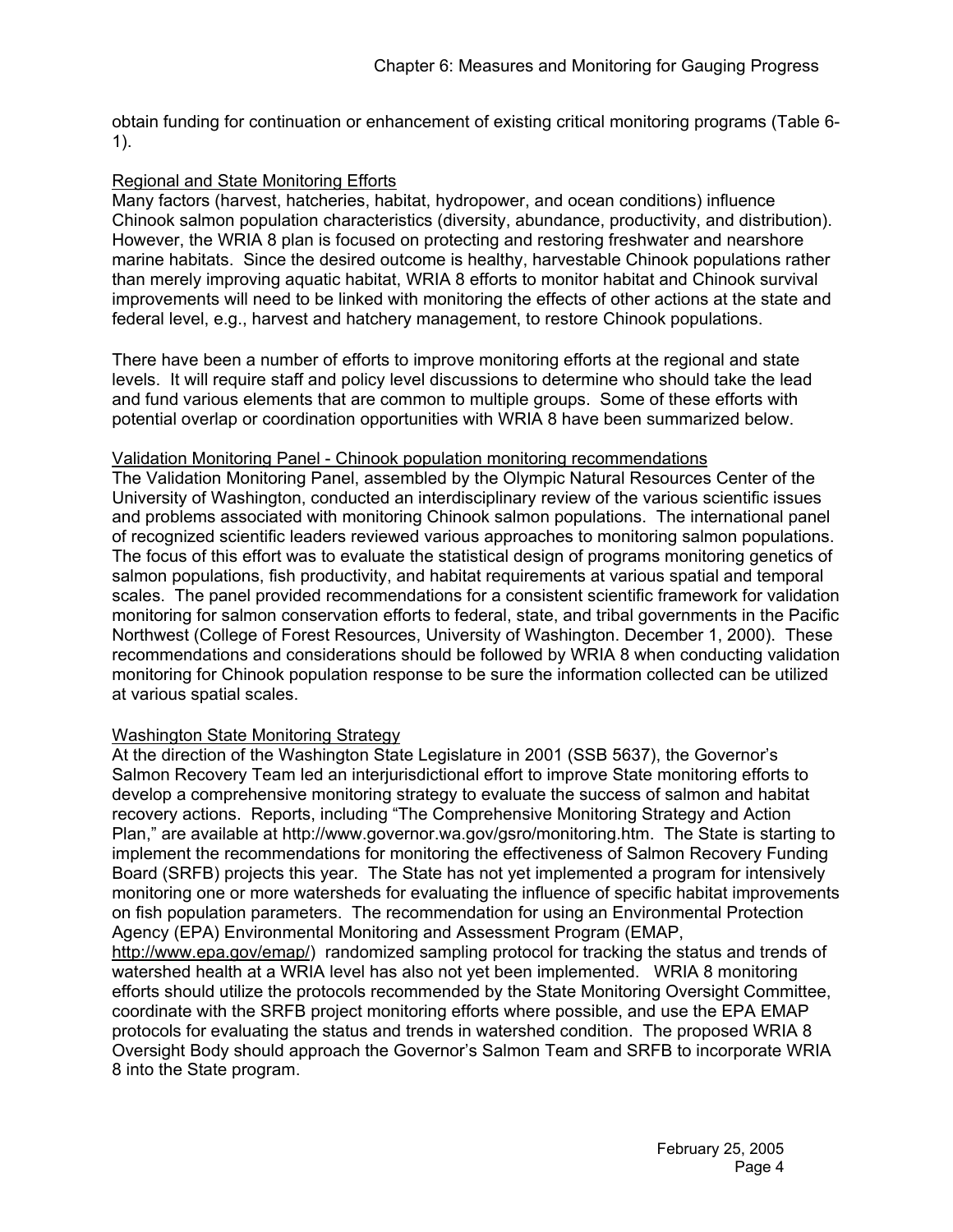# Co-managers Monitoring Program

The Washington State Department of Fish and Wildlife, the Muckleshoot Tribe, and the Suquamish Tribe, as the state co-managers of fisheries resources in WRIA 8, conduct a variety of monitoring programs in the watershed (http://www.nwifc.wa.gov/sshiap2/index.asp). These programs include, but are not limited to, weekly salmon spawning index surveys in the Cedar River, Issaquah Creek, and Bear/Cottage Creek, adipose clipping and coded wire tagging (CWT) programs to evaluate harvest impacts and straying of hatchery fish, genetic sampling of Bear/Cottage Creek for genetic impacts from hatchery strays, adult salmon counts at the Ballard Locks, fish pathology monitoring of hatchery fish and waters, and scale analysis for aging spawning salmon. Many of these monitoring efforts are already coordinated with local efforts; some of the monitoring is even augmented with local and WRIA funds. The Steering Committee recommends the existing programs be continued and increased to complete entire spawning periods for all salmon populations within the watershed. The State has identified additional monitoring recommendations for WRIA 8 based on the Hatchery Scientific Review Group recommendations (HSRG 2004). These research and monitoring recommendations have not yet been discussed or approved by the co-managers, but are consistent with WRIA 8 recommendations.

# Puget Sound Ambient Monitoring Program (PSAMP)

The Puget Sound Action Team (PSAT) coordinates monitoring efforts by federal, state, and local agencies through the Puget Sound Ambient Monitoring Program (PSAMP) to assess the trends in the environmental health of Puget Sound and evaluate the success of the Puget Sound Management Plan (http://www.psat.wa.gov/Programs/PSAMP.htm). The PSAT also provides staff support for the Nearshore Policy Group, which is identifying hypotheses and recovery recommendations for the Puget Sound nearshore and marine waters for the Shared Strategy for Puget Sound. The Steering Committee recommends coordinating and augmenting efforts through the PSAMP program for evaluating the status and trends for WRIA 8 marine areas.

# Coordination Requirements

The monitoring programs described above have been established for specific purposes, with the local programs often not related to salmon conservation planning needs. Policy level interaction from the proposed Oversight Body and proposed Executive Director will be needed to encourage those agencies and jurisdictions to join monitoring efforts with WRIA 8. Assistance from the proposed Oversight Body and local jurisdictions may be needed to secure funds for federal or state agencies to maintain their current level of effort and to coordinate with WRIA 8 technical staff. The Technical Committee will need to coordinate and develop scientifically valid protocols for collecting, analyzing, and storing data that can be shared between jurisdictions and agency for use at local, WRIA, or larger scales of interest.

# **Recommended Parameters and Monitoring Timeframes**

Recommendations identified in this section have been identified as important for monitoring plan effectiveness and progress towards salmon recovery. This does not suggest that WRIA 8 jurisdictions implement and fund each recommendation, but it does imply that if WRIA 8 jurisdictions do not implement and fund them some other entity must/should. Additional work at the proposed Oversight Body and Technical Committee levels is needed to establish monitoring responsibilities between local entities and other regional, State, or Federal agencies. The Steering Committee provided direction to staff as follows:

> • Find ways to effectively and efficiently measure progress on habitat conditions and Chinook response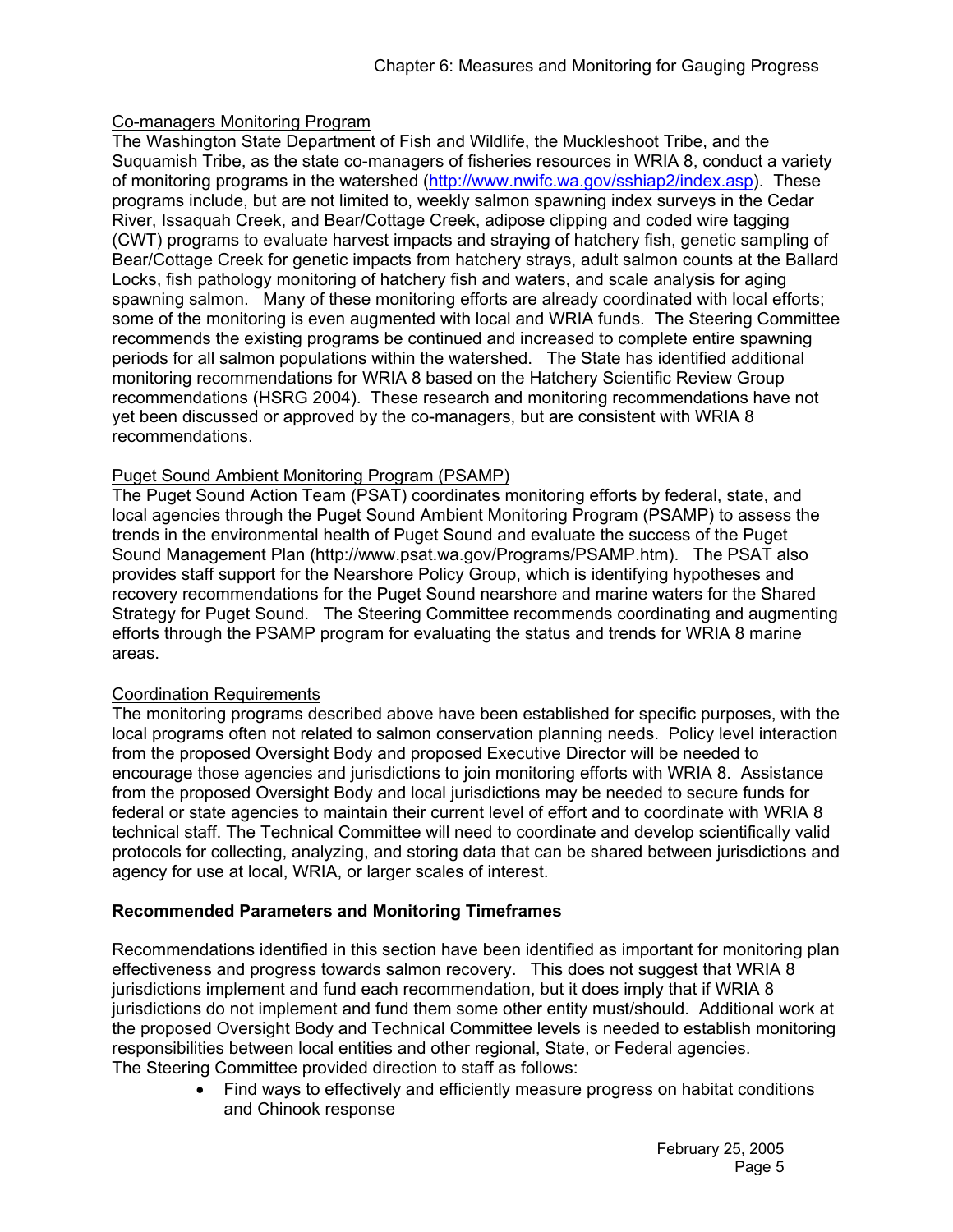- Find ways to evaluate our efforts for continually improving key actions
- Utilize existing programs or efforts where available avoid duplication of efforts.
- Utilize results and coordinate with similar monitoring efforts to improve understanding of projects with uncertain outcomes.
- Monitoring methods should be cost-effective. Use what is measured through other means and for other purposes, where possible.
- Evaluate areas of major uncertainty
- Identify endpoints and provide enough information to know when we have achieved our goals
- Information should be used to communicate progress to the public and others
- Monitoring should focus on both habitat and salmon population measures.
- Watershed conditions should be evaluated at the watershed, rather than basin level.
- Direct effectiveness monitoring should be focused on those actions with the most uncertainty or in uncertain environments, which mean higher risk.
- Direct effectiveness measurement of educational outcomes is important.
- Direct effectiveness monitoring of land use actions should be correlated to growth.
- Cumulative effectiveness is the priority monitoring concern. It is important that cumulative monitoring be comprehensive and encompass non-project actions and predation.
- Link direct effectiveness monitoring efforts to cumulative monitoring efforts, if possible.

#### **Implementation Monitoring**

It is necessary to understand which actions were implemented, where the actions occurred, and the anticipated outcomes of the actions (e.g., based on the limiting factor treated) to evaluate the success of the Plan. The implementation monitoring program will be developed after the final action elements and goals have been adopted by the Steering Committee and the Forum. Implementation monitoring is anticipated to be a relatively simple checklist summary that would include the type of action, the reach or basin of impact, specific objectives the action was supposed to address, the area treated (i.e., length of stream or streambanks restored, area of riparian vegetation enhanced, or amount of stream or off-channel area made accessible), anticipated benefits of the action, and cost. Implementation information will be essential for establishing effectiveness monitoring, described below. Information will be collected by individual jurisdictions based on common definitions and standard forms. The type of information might include things such as:

Projects: Number of levee setbacks in reach 4 of the Cedar River, length of river affected, area of additional floodplain interaction, and amount of newly created offchannel juvenile Chinook rearing habitat.

Education: Number of lakeshore homeowner programs in Lake Washington, Section 1 (near mouth of Cedar River) on the importance of lakeshore vegetation, number of lakeshore property owners attending, hours of follow-up technical assistance, change in homeowner perspective of native vegetation along shorelines.

Land Use: Number and acreage of good riparian habitat in Reach 3 (Waterways Reach E) of Bear Creek placed into protected status through native growth protection easements or other incentive programs (identified by type) or by acquisition.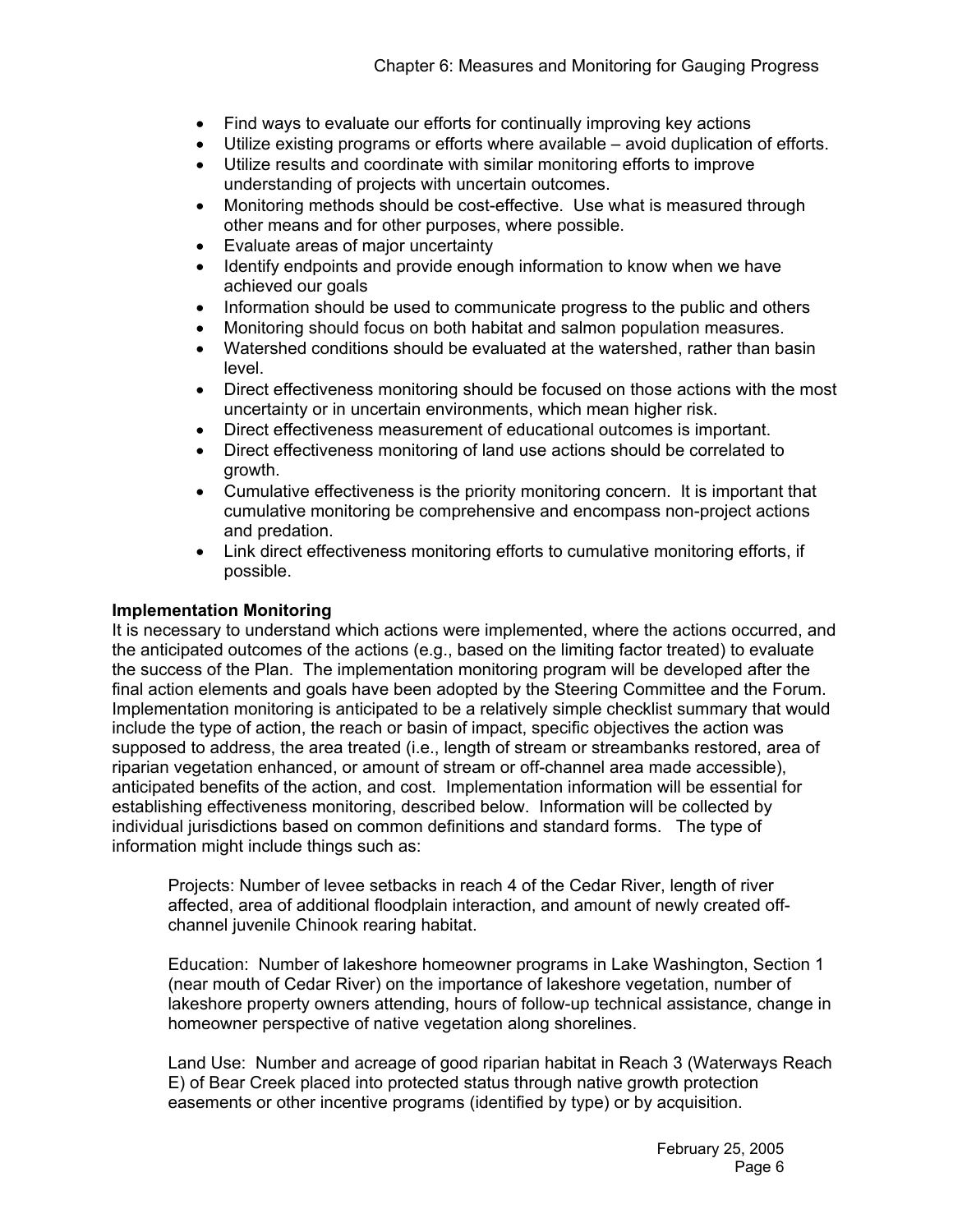The exact parameters will be established by the Technical Committee after ratification of the Plan. Implementation data will be compiled and summarized annually. This information will be communicated with the participating jurisdictions and the public. In the third year after plan ratification, the proposed Oversight Committee will use implementation monitoring information to identify action types that are proceeding well and those action types experiencing barriers to implementation.

# **Direct Effectiveness**

Direct effectiveness monitoring provides the basis for documenting the degree of effectiveness achieved and for improving the design and execution of actions, where needed. Monitoring of actions will also identify unanticipated effects and evaluate whether the actions were achieving the anticipated results. Monitoring plans cannot be developed for direct effectiveness monitoring until the Plan is complete and actions have been firmly slated for implementation However, monitoring objectives, approaches, and protocols related to monitoring specific project types have been developed by the State, which will allow more rapid progress once implementation of the projects begin. Timelines for direct effectiveness monitoring may vary, but annual reviews of available information will be compiled and shared among the Technical Committee and proposed Oversight/Summit Advisory Bodies. The Technical Committee will have the responsibility for improving the implementation of the projects, while the proposed Oversight Body will have the responsibility for deciding whether specific types of actions should continue to be funded and whether some types of projects or programs should have greater priority over others. Direct and cumulative effectiveness monitoring recommendations are summarized in Table 6-1. This table includes information about the scale of the monitoring effort (reach, basin, and watershed), current funding sources, cost estimates, and opportunities for cooperation with other entities. The cost estimates do not include costs for standardizing protocols, database development, or other data management needs to easily share data between jurisdictions at local, regional, or state levels.

# **Projects**

Once the Plan is ratified and commitments are understood, the Technical Committee will develop a specific 2005 project monitoring plan for evaluating the effectiveness of specific types of projects. Chinook population response will be evaluated through cumulative monitoring efforts, so Chinook response will not necessarily be required for each project. However, instream projects that are implemented for specific life stage habitat will likely include monitoring some level of Chinook use of the newly created habitat. The State Salmon Recovery Funding Board (SRFB) has recently implemented direct effectiveness monitoring for State funded projects such as fish passage improvement, in-stream habitat, acquisition, riparian vegetation restoration, and in-stream diversions (http://www.governor.wa.gov/gsro/monitoring.htm ). The WRIA 8 Technical Committee will work with the SRFB to obtain information on the effectiveness of those types of projects and determine its relevance and usefulness in WRIA 8.

The WRIA 8 Technical Committee recommended focusing project effectiveness monitoring on:

- Instream habitat enhancement (based on placement of structures such as Large woody debris, boulders, other hydraulic or cover elements);
- Vegetation restoration/ invasive species vegetation control (along all shoreline types);
- Bank armoring removal (Including bioengineered bank stabilization and erosion control);
- Shoreline restoration (specifically lacustrine and marine nearshore beach augmentation or bank restoration);
- Over-water structures (including dock modifications)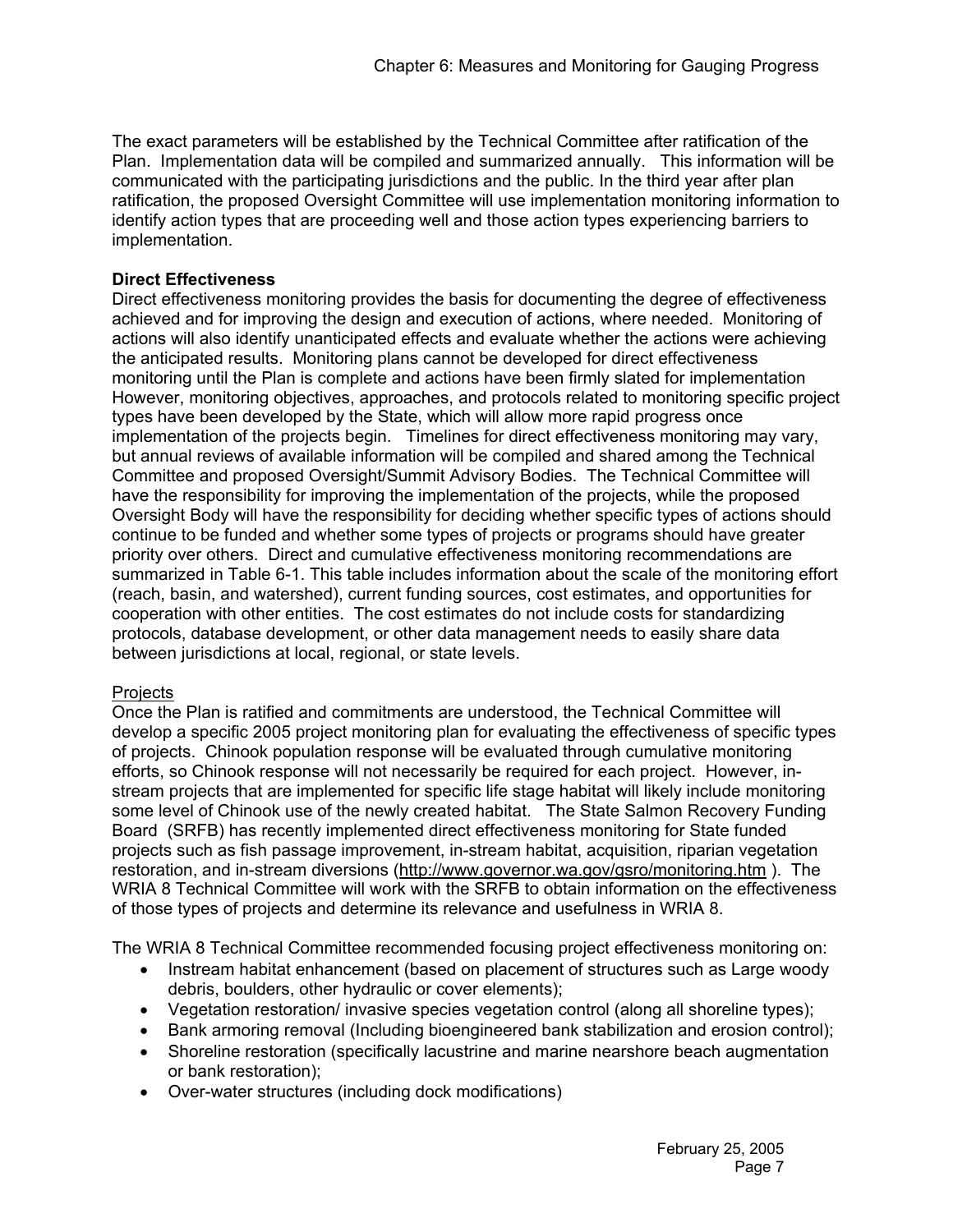- Floodplain reconnection (Including river levee setbacks and specifically the effectiveness of off-channel habitats);
- Restoration projects to reduce fine sediment reduction in spawning streams
- Water quality enhancement (e.g., effectiveness of project or outreach BMPs, stormwater retrofits for quality control, temperature and dissolved oxygen control, and other treatment targeting reduction in metals, nutrients, and other constituents);
- Management of exotic species of flora and fauna

These projects have been identified by the Technical Committee as having less certain outcomes, either because accepted and tested standard engineering designs are not yet developed or because of greater uncertainty of implementation or direct effectiveness in the urban environment. Upland projects, such as low impact development projects for stormwater, may also be included for project specific monitoring. For projects that have more reliable outcomes, performance may be evaluated based on EDT modeling, using the model's project effectiveness library, or through the design criteria and as-built information. WRIA 8 will utilize specific protocols and monitoring designs from the SRFB project monitoring program where applicable. Monitoring protocols and statistical designs will have to be developed for project types not covered by the SRFB program, after the projects to be implemented have been identified.

In addition to the direct effectiveness monitoring recommendation for lakeshore habitat, juvenile Chinook use of lakeshore habitat has been identified as a key uncertainty in the scientific framework. The Steering Committee recommends that evaluation of juvenile use of habitat and modified habitat be conducted annually. The current efforts for lake habitat utilization, using snorkel surveys, have been conducted by the US Fish and Wildlife Service and the City of Seattle. It is recommended that the snorkel surveys be conducted for lakeshore restoration project using the established protocols and be reported on an annual basis to coordinate with the cumulative monitoring program.

## **Outreach**

Educational programs also need to be monitored to determine if the programs cause a change in the perceptions of the participants and if that changed perception results in the participants making voluntary habitat improvements on their properties. There are already a number of programs in WRIA 8, such as the Natural Yard Care Program, that conduct evaluations of the impact of their programs in changing the behaviors of individuals. The WRIA 8 Outreach Committee will utilize regional and local programs such as these whenever possible to evaluate the educational program's ability to change habitat degrading behaviors. In addition, the status and trends of the public's general awareness and perception of salmon habitat needs and salmon recovery efforts will be monitored through a professional survey every five years in conjunction with the major plan reviews. Specific hypotheses and statistical design for the Outreach monitoring plan have not yet been developed.

## Land Use

Land use actions will need to be monitored for their effectiveness in protecting riparian vegetation, reducing stormwater runoff, and protecting upland forests. There is currently great diversity of land-use protections among the jurisdictions within the watershed and variability in how regulations are implemented and enforced. Careful monitoring design and protocols will be needed to develop a cross-jurisdictional evaluation of regulatory protections' effectiveness. Specific hypotheses to be tested and the statistical design of the analyses have not yet been developed. Because local jurisdictions can choose among a menu of options to achieve the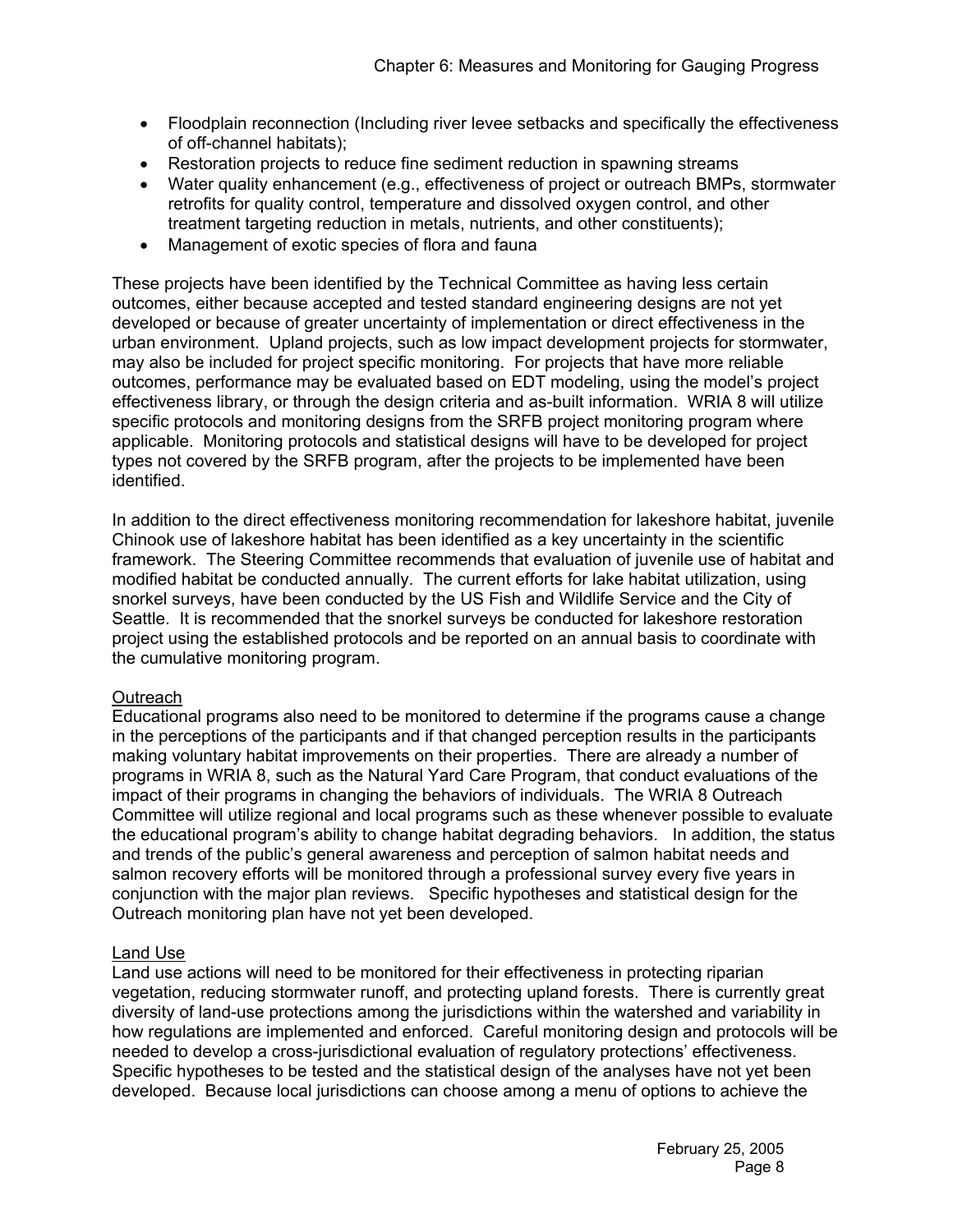desired landscape conditions, the Technical Committee recommends that the cumulative effect of the various options for riparian vegetation and upland forest protection be evaluated through sub-meter multi-spectral image analysis for vegetation and impervious surfaces.

Direct effectiveness monitoring for Stormwater management effectiveness is usually conducted through research into the effectiveness of individual best management practices (BMPs). Much of this work is already being conducted on a collaborative basis through the University of Washington. WRIA 8 will not generally engage at that level of effectiveness monitoring, but will evaluate the effectiveness of all the stormwater management techniques and land-use actions in addressing changes to peak flows, low flows, and stream flashiness using data from flow gauging stations corrected for rainfall conditions. The flow information will be compared to WRIA 8 flow model results, as published in the Salmon and Steelhead Habitat Limiting Factors Report for the Cedar- Sammamish Basin (Water Resource Inventory Area 8).

The areas with the best and least success in protecting forest cover, riparian forests, and natural flow characteristics can be evaluated against the suite of implementation options used and development pressures on each area. Both the land-use and stormwater monitoring direct effectiveness monitoring elements are more similar to cumulative monitoring efforts, due to the complexity of conducting effectiveness monitoring for the full range of management options available to each jurisdiction.

Direct effectiveness monitoring for projects, outreach, and land-use will be conducted annually, but results will be analyzed and reported according to the statistical design for the project. For example, it is anticipated that some projects, such as fish passage improvement projects, will produce results within one year. Others, such as levee setbacks or large woody debris projects may be monitored for up to 10 years with monitoring conducted annually based on project objectives and stated performance criteria appropriate for measuring at different times (for example, large, woody debris placed in the first year of a project can be monitored with respect to stability and movement depending on flows, but it may take longer for aquatic habitats to fully form (Beechie et al. 2003). The WRIA 8 Technical Committee will work with WDFW to coordinate permit monitoring requirements with WRIA direct effectiveness monitoring designs and protocols.

# **Cumulative Effectiveness Monitoring**

## **Habitat Monitoring**

Cumulative effectiveness monitoring will be used to evaluate how multiple actions are affecting habitat condition and fish populations, and what kinds of overall adjustments in conservation priorities may be needed. This monitoring integrates the corrective actions of the Plan with all the other actions in the watershed that may influence progress toward the desired habitat and salmon population conditions. At this time, the Steering Committee has not set specific interim goals for habitat or Chinook condition. It is anticipated that the Steering Committee/Oversight Committee will work to establish "targets" of habitat condition or population condition in 2005- 2006. These interim goals will allow decision-makers to determine whether specific areas (spawning streams, migratory areas) are improving as anticipated and whether the cumulative actions are achieving the anticipated rate of improvements. Having interim goals assists with developing monitoring plans, clarifies critical decision points, and assists with communicating progress to the public.

The scientific basis for the Plan utilized existing multi-spectral and geographic information systems (GIS) analysis to determine large-scale landscape and local scale habitat conditions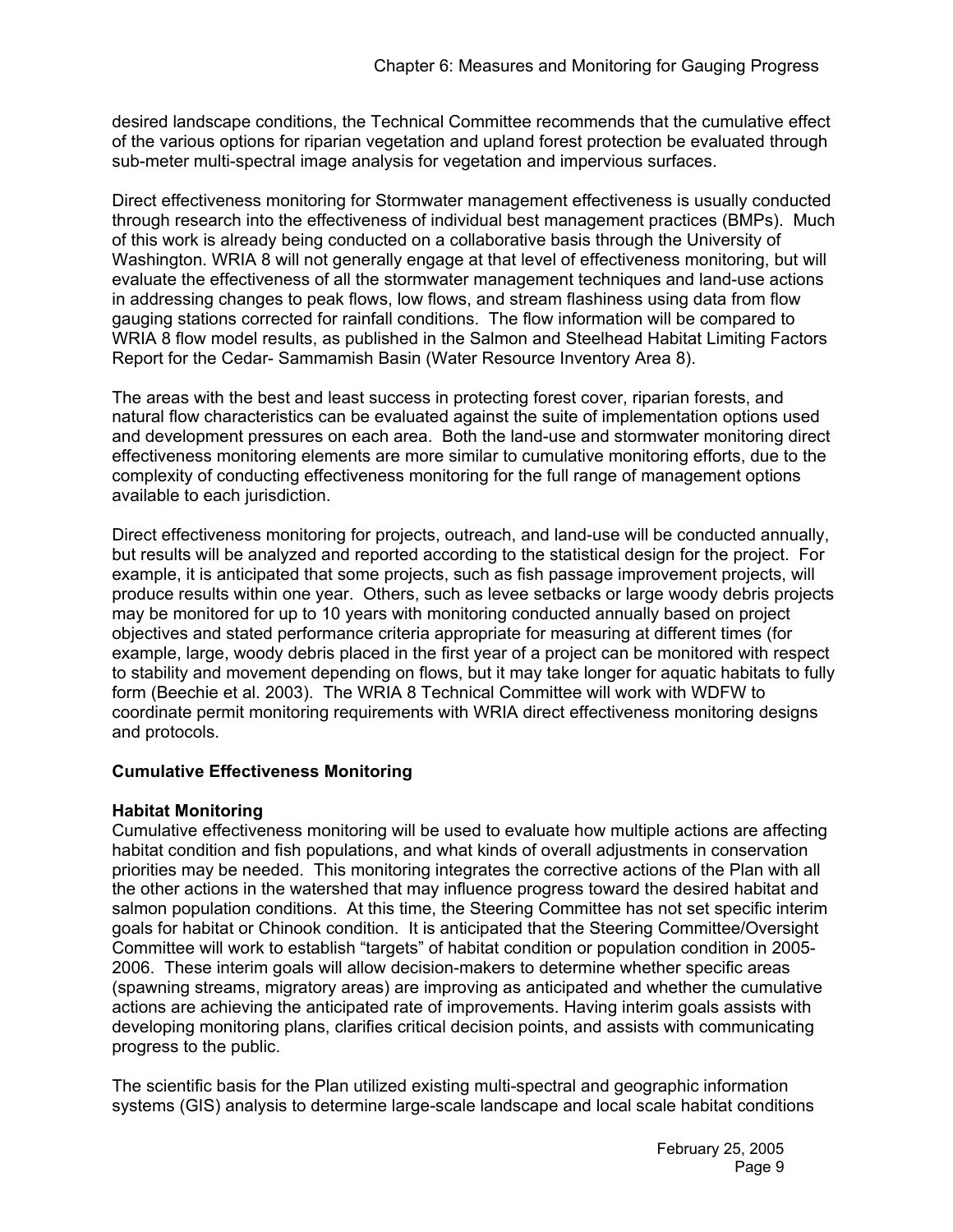that are known to influence ecological processes that affect aquatic habitat structure and function within the watershed (see chapter 3). This effort utilized LandSat technology (30 meter resolution), which is very useful and inexpensive for cumulative effectiveness analysis and monitoring over long time periods (potentially back to the 1970's) and larger geographic areas (individual subbasins) but which limited small scale analyses. The Technical Committee recommends sub-meter level resolution multi-spectral analyses be utilized to determine riparian conditions of total forest cover, forest maturity, riparian width, impervious area within riparian, road crossings, along streams, lakes, and marine shorelines in order to develop an Index of Riparian Integrity for EDT reaches, itself to be used for riparian monitoring. The sub-meter resolution would provide the ability to detect changes in areas smaller than 30 meters, which may be necessary, especially in developed areas where land cover is extremely fragmented. This information will be used for both direct effectiveness monitoring at the jurisdiction level for land-use action effectiveness and for cumulative effectiveness monitoring at the basin scale. Multi-spectral analyses should be conducted on a five year basis to correlate with major reviews of the WRIA Plan and to provide information to support local Growth Management Plan reviews and other local land-use plan updates.

To detect the status and future trends in aquatic condition, it is recommended that WRIA 8 implement the recommendations of the Governor's Salmon Recovery Team to implement an EPA Environmental Monitoring and Assessment Program (EMAP) reconnaissance of the watershed, linked to previous stream assessment monitoring information and watershed information needs. The EMAP protocol includes diverse indicators of aquatic health, including habitat, basic water quality, macroinvertebrates, algae, and multi-species fish assemblages. EMAP protocols employ a randomized approach to sampling locations often linked with critical annual monitoring stations. The EMAP strategy would need to be employed in a way answer to the adaptive management questions and hypotheses for WRIA 8, which may involve slight modifications to the standard sampling plan for general evaluation of trends in watershed conditions. Using EMAP would have multiple benefits, such as 1) allowing WRIA 8 information to be "rolled up" into regional, state, and federal evaluations, 2) avoiding the necessity of monitoring every mile of stream within the watershed to determine the watershed condition, 3) providing a statistically valid method of evaluating trends in a highly variable environment, and 4) allowing the use of new risk assessment analytical tools for stressors to biological communities. This monitoring would allow comparisons of actions between watersheds, provide reliable information about habitat trends over time, and would provide habitat information on all types and sizes of stream within the watershed. The EMAP program would provide information necessary for a multi-species approach to habitat improvement, rather than focus on only Chinook streams, without increasing monitoring costs. Over time, EMAP monitoring would allow the evaluation of some of the key uncertainties in the stream habitat and biological data used in the EDT model and provide opportunities to continue to improve the capability of the model to accurately prioritize actions that will provide the greatest benefits. The information on habitat change in the watershed will also be needed when interpreting fish population changes. EMAP assessments should occur on an annual basis or utilized for a trend assessment every five years to coordinate with the major Plan review periods.

Marine shorelines are critical habitat for salmonids from many watersheds, so evaluating habitat conditions within WRIA nearshore marine habitats is considered critical for the both the WRIA and Environmentally Significant Unit conservation efforts. This assessment should include distance, type and location of bank armoring; number, location, and area of over-water structures; location and area of gravel recruitment sites; condition, area, and location of stream deltas and wetlands. This monitoring should be coordinated with the Puget Sound Nearshore Program, PSAMP, and other Puget Sound marine shoreline recovery efforts.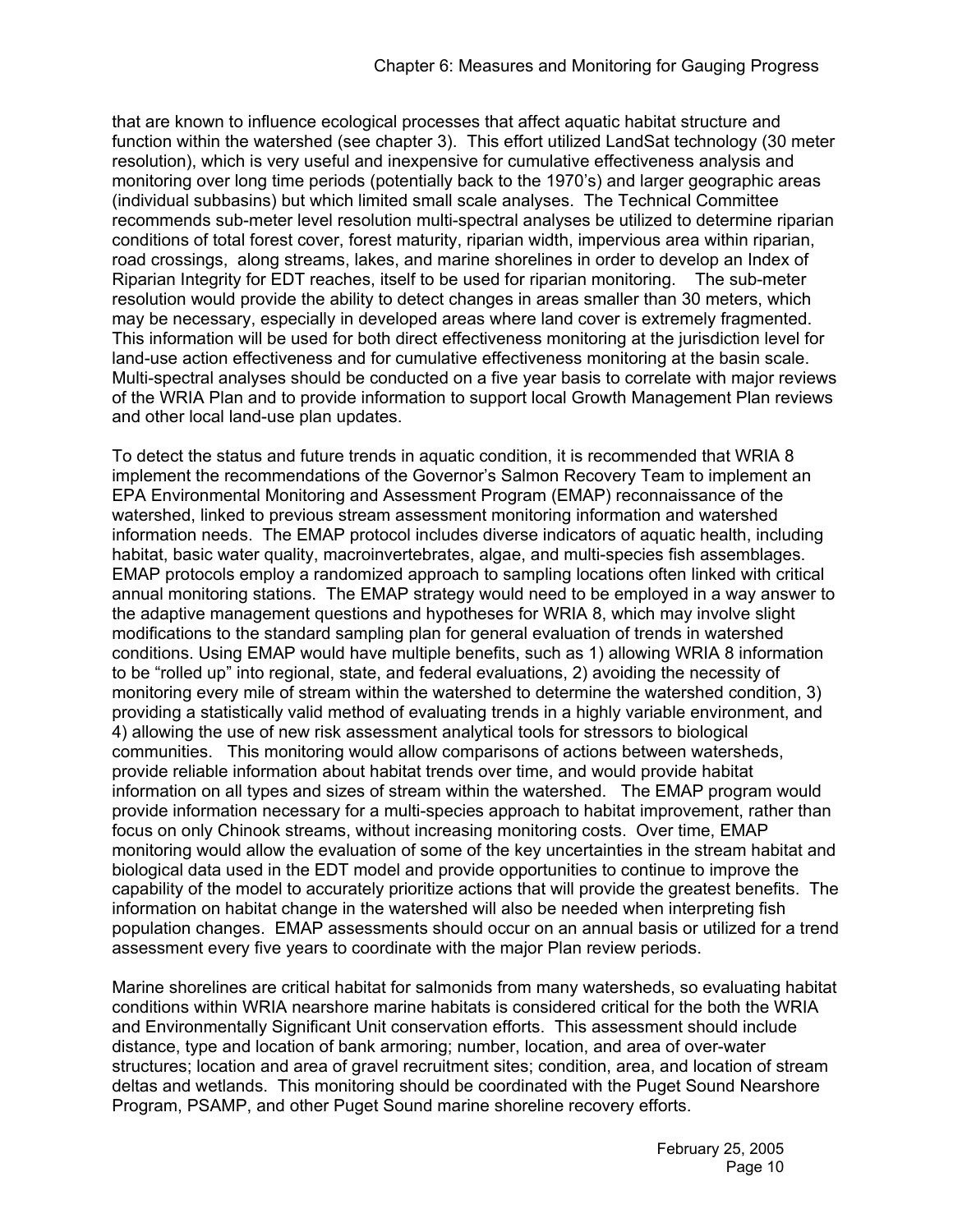Stream flow is a critical element for salmon recovery efforts. Flow gauging is currently conducted by local jurisdictions and USGS in rivers and streams across the watershed. A cursory review of flow gauging stations by the Technical Committee indicated that additional flow gauging stations would not likely be needed. However, a final review will be needed when developing the statistical design for the monitoring program. It is critical, however, that local jurisdictions or USGS maintain existing permanent flow gauging stations. Specific protocols and data management tools for sharing data from these gauges are needed. Rain gauges are also maintained by local governments and additional gauges are not likely to be needed. Flow and rain data will need to be collected and analyzed according to standard protocols on an annual basis. Annual flow reports should be prepared with a trend assessment and model comparison every five years to coordinate with the Conservation Plan major review periods. The cumulative monitoring information will be used to determine trends in basin flow conditions as compared to the baseline established in the WRIA 8 flow report included in the Salmon and Steelhead Habitat Limiting Factors Report for the Cedar- Sammamish Basin (Water Resource Inventory Area 8). The proposed Technical and Oversight Committees will use cumulative monitoring information by basin to determine whether additional investigations of land-use actions for stormwater management, groundwater recharge protection, and water withdrawals are needed.

## **Chinook Monitoring**

The Steering Committee strongly endorses monitoring Chinook response to habitat actions. The Technical Committee has also stated that monitoring various life stages of Chinook is imperative to reduce some of the key uncertainties in the scientific foundation of the Plan. It is necessary to monitor more than one Chinook life history stage to determine whether freshwater habitat improvements from plan actions are improving the health of Chinook populations and to isolate influences within the watershed. The primary life stages of Chinook to be monitored are spawners, juvenile migrants from streams, juvenile migrants through the lakes and migratory corridors, and smolt use of nearshore marine areas. Monitoring population responses and setting population de-listing criteria is a state and federal responsibility. However, the Technical Committee recommends working collaboratively with these entities so that local monitoring information can "roll up" to larger monitoring and evaluation programs.

Weekly Chinook spawner surveys are currently conducted by WDFW, The Muckleshoot Tribe, and local jurisdictions. The surveys are considered critical, but currently do not always span the complete salmon migration season, nor survey all salmon bearing streams. It is recommended that professional surveys be conducted based on WDFW protocols for all core and satellite streams for the full migratory season. Spawning surveys should be designed to include the full fall anadromous spawning period, so all species of fall spawning salmon are included. However, additional sampling would be needed to fully evaluation coho and steelhead population conditions. It is also recommended that scale samples be taken to identify the ages of returning Chinook. Professional spawner survey information and juvenile outmigrants from streams will be used to evaluate trends in the egg to outmigrant survival and distribution of spawning populations. While spawner surveys provide information on the abundance of Chinook, it is a synthesis of all freshwater and saltwater factors influencing the population. Using a combination of spawner surveys and smolt trapping effectively eliminates the influence of ocean conditions, harvest, and other outside influences on the Chinook population. Professional spawner survey information is currently augmented by spot observations by trained volunteers through the WRIA 8 Salmon Watcher Program

(http://dnr.metrokc.gov/wlr/waterres/salmon/index.htm). It is recommended that this volunteer monitoring program be continued. Spot observations are useful to determine the incidence of spawner use of satellite and episodic basins. Annual spawning survey reports will need to be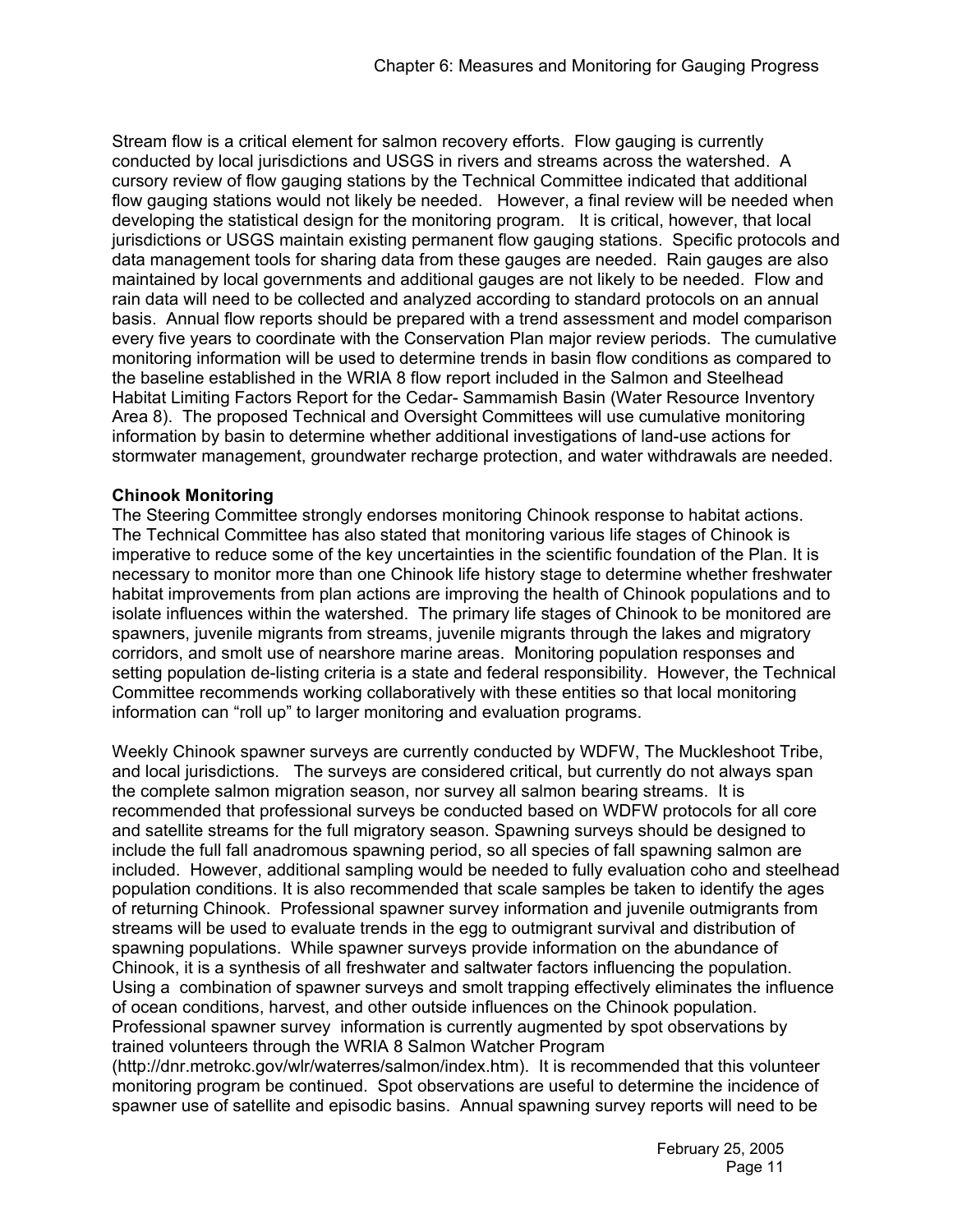compiled by basin with comprehensive reviews by population every five years in time for the major Plan review. The five year reviews will provide current information by population, but Chinook population response information will take the full ten year plan implementation period and beyond.

Trapping Chinook migrating from the Cedar River and Bear Creek ("smolt trapping") is considered critical for evaluating core spawning areas for the Cedar River Chinook population and the North Lake Washington Chinook population. These trapping locations are also linked with monitoring survival through migratory areas. If it is determined that there are only two Chinook populations or the Issaquah Hatchery Chinook population becomes considered essential for recovery by NOAA Fisheries, it is recommended that Chinook migrating from Issaquah Creek be monitored. It is also desired to monitor the migrating Chinook from Kelsey Creek, a satellite basin for the North Lake Washington Chinook population. Juvenile outmigrant surveys should be designed to include the full migration period, so all species of fall spawning salmon are intercepted. This information will be used in conjunction with spawning survey information to determine the trends of Chinook production in a satellite stream and the capacity of urbanized streams to contribute to salmon recovery. Smolt trapping information will be collected annually and used in conjunction with spawning survey information to evaluate egg to outmigrant survival, as well as trends in juvenile production, spawner to outmigrant production, and the proportions of river rearing and lake rearing juveniles. While more comprehensive reviews of smolt trapping data can be conducted every five years in conjunction with the major plan reviews, as mentioned previously, longer periods of record are necessary for statistical analysis of population parameters.

Another critical element to monitor is Chinook survival in the lakes and migratory areas. Passive Integrated Transponder (PIT) tags are one technique used to evaluate juvenile migration routes and timing in Lake Washington, the Sammamish River, and the Ship Canal. They can also be used to evaluate survival rates through various migratory areas of the watershed, as long as additional samples are collected beyond the locks to evaluate sampling efficiency. This information is considered critical for determining whether actions are improving survival of lake rearing and migrating juveniles, isolating spawning habitat impacts from rearing and migratory impacts, and reducing key uncertainties in the scientific framework. PIT tags are implanted in outmigrating juvenile Chinook, which is most efficiently done in conjunction with smolt trapping. The PIT tagging work that has been done previously has been funded and managed by the Army Corp of Engineers (ACOE) and the City of Seattle

(http://www.nws.usace.army.mil/publicmenu/DOCUMENTS/PitTagReport\_2002data.pdf). This work has been a combination of intensive monitoring, which is necessary for determining migratory routes and survival, and less intensive monitoring, which primarily evaluates timing from the streams to the locks. PIT tag results should be summarized annually, with trend assessment conducted in concert with the major five year plan review.

Steering Committee recommends continuing snorkel surveys in Lake Washington to determine abundance of fry in different index reaches of the lake. This information will be used to determine trends in habitat use, migration trajectories, juvenile abundance, and lake migration timing. Effectiveness monitoring efforts for lake habitat modifications could be used to offset or augment index surveys (Tabor, 2002).

Another key uncertainty in the scientific framework is changes in lake food web dynamics. There have been numerous efforts to evaluate components of the Lake Washington food web dynamics through the Lake Washington Sockeye Studies, University of Washington research, and WDFW warm water fish studies. A warm water species survey of Lake Washington would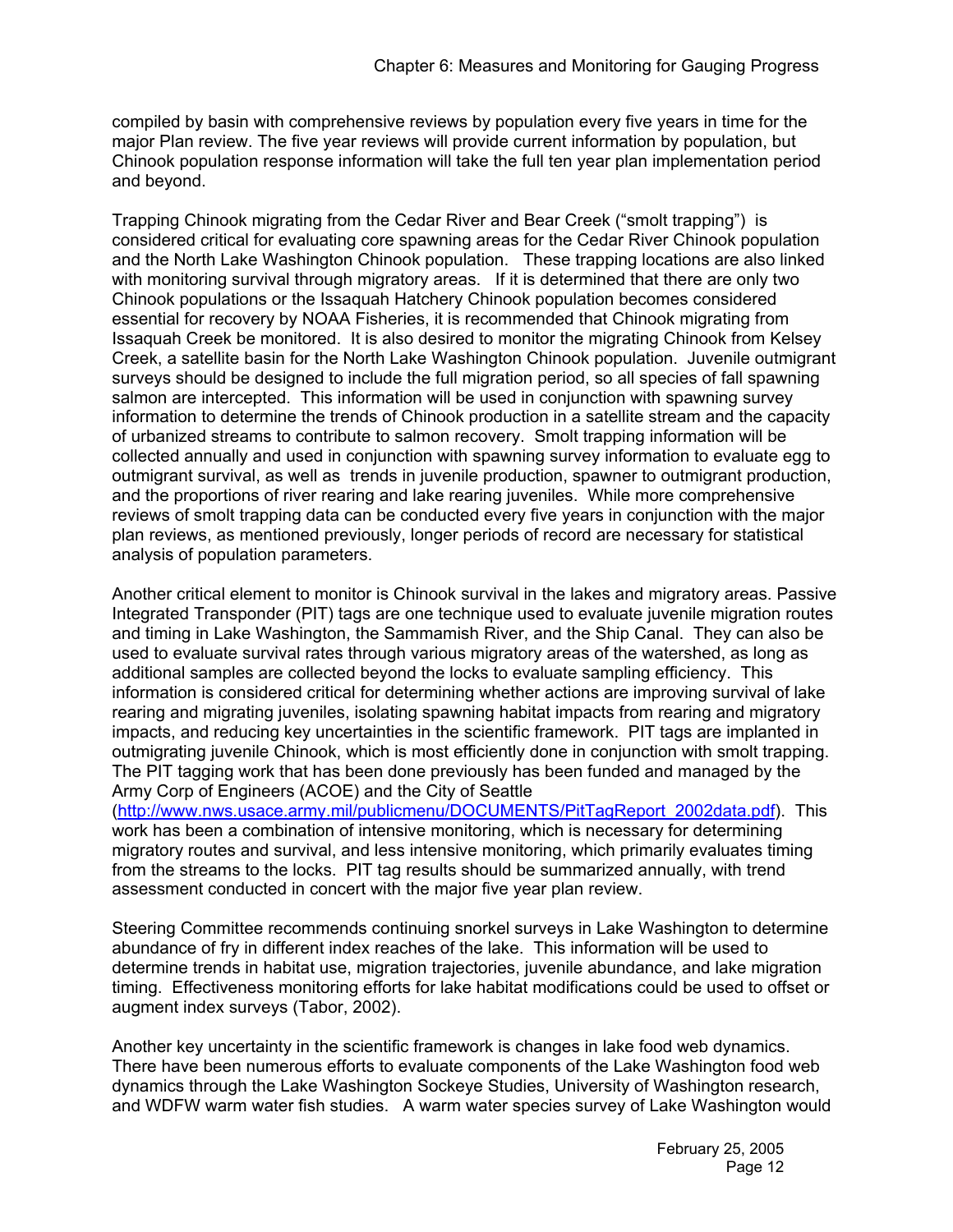be invaluable in determining population status of resident native and exotic species. This type of full lake survey should be done on a periodic basis to evaluate trends in predator and prey species as habitat conditions are changed. The frequency and design of this trend assessment has not yet been established.

# **Validation Monitoring**

Identifying trends in population parameters for use in delisting Chinook from the Endangered Species Act is considered by the Technical Committee to be beyond the scope of WRIA 8. However, the cumulative monitoring efforts should be accomplished in a manner that would assist other entities in validation monitoring. A method for coordinating monitoring efforts at the Puget Sound scale should be developed. It is possible that the Shared Strategy for Puget Sound may be able to assist with this function.

# **Coordination of Monitoring Efforts**

Given the diverse group of entities monitoring elements of habitat and salmon recovery, it will be imperative to develop a plan to coordinate actions across jurisdictions. It will require both political and technical communications to determine who is the appropriate entity to conduct protocol development and training, field work and equipment maintenance, quality assurance and control, data management and analyses, coordination and scheduling, and reporting. Table 6-1 summarizes recommendations for WRIA 8 monitoring and entities currently or potentially involved in these monitoring activities. The Steering Committee recommends working towards a comprehensive data management system that would be accessible by all local jurisdictions and citizens. However, it is recognized that the monitoring programs need to be more fully developed and stabilized before this recommendation can be implemented.

## **Draft Interim Goals**

In order for monitoring to be most useful for adaptive management, the information has to be linked to management decisions. As identified in chapter 3, the Technical Team has suggested a number of interim goals based on the Viable Salmon Population (VSP) guidance from the National Ocean and Atmospheric Administration (NOAA) Fisheries formerly known as National Marine Fisheries Service (McElhany et al, June 2000). NOAA Fisheries has identified four parameters that will be used to evaluate population viability status. These are diversity, abundance, productivity, and distribution. During the major review periods, the Technical Committee will review the information collected through the cumulative monitoring program and compare results to the interim goals to see whether the habitat improvements are having the anticipated effects and are occurring at the desired rate of improvement. The proposed Oversight Body will review this information from the Technical Committee to determine whether an alteration to the focus or funding of the Plan is warranted.

## **Next Steps**

Once the Plan is ratified, the proposed Oversight and Technical Committees will need to approach other entities involved in monitoring, such as the Shared Strategy, federal and state agencies, local jurisdictions, SRFB, and ACOE to secure their commitment to perform monitoring activities. A strategy to determine responsibilities for various elements of monitoring habitat and salmon recovery will need to be developed for both technical and policy issues (See table 6-1).

A stable, consistent funding mechanism will need to be identified and approved for the monitoring program.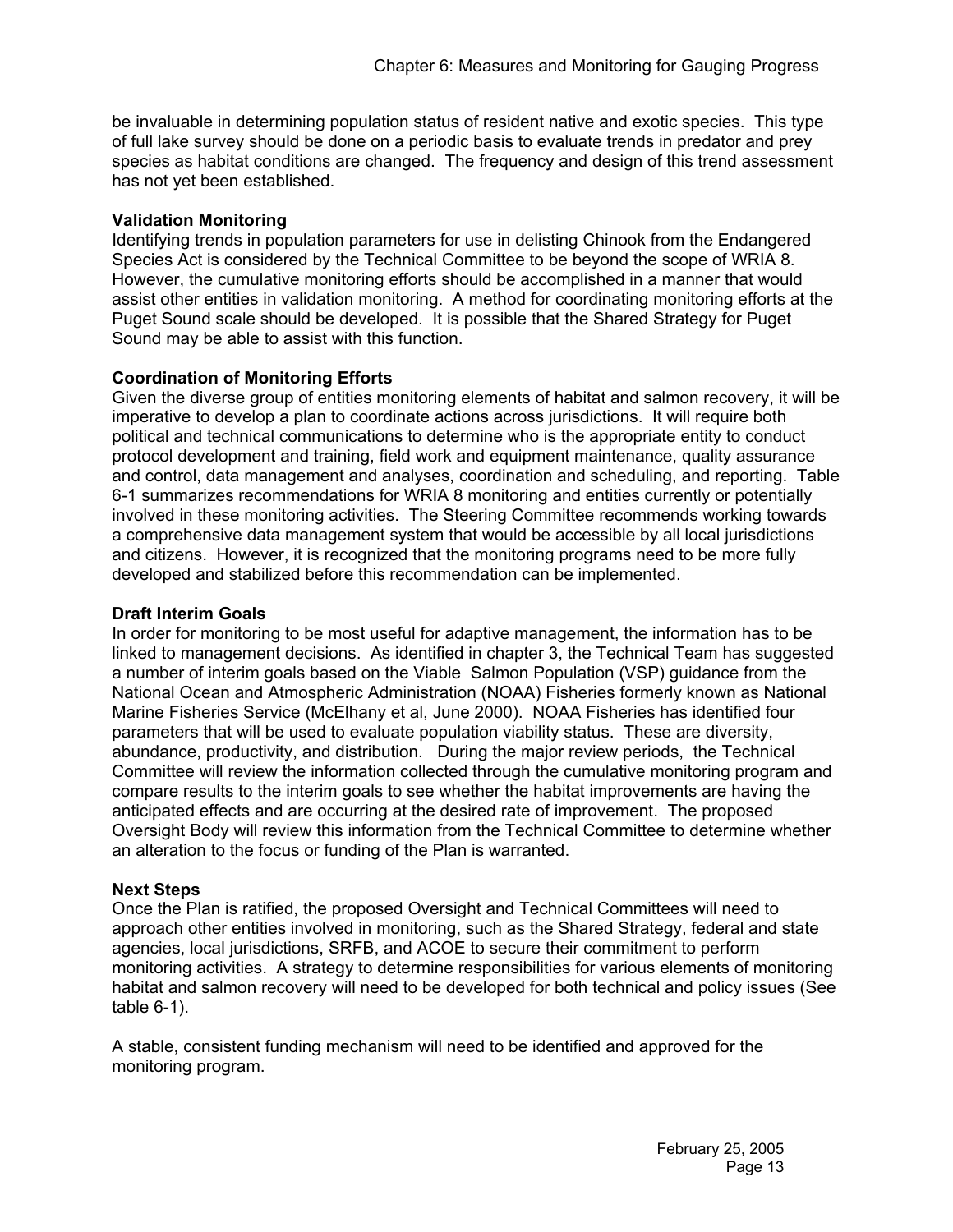Once the plan is ratified, the Technical Committee will need to develop specific hypotheses to be tested and design statistically valid monitoring plans for each monitoring element included in the Plan. They will also need to develop common protocols, training, equipment, database, data management, data analysis, and data sharing techniques across jurisdictions. These issues are currently substantial barriers to a WRIA monitoring program, especially if conducted through individual jurisdiction efforts. If the monitoring is to be conducted by a combination of individual jurisdiction efforts and outside entities, the difficulties will be increased. This effort will require a focused work program and local jurisdiction commitment to developing a regional monitoring agreement and support structure once the Plan is ratified.

There is no common database available in which to compile WRIA 8 monitoring data. Any interjurisdictional sharing of monitoring data either within the WRIA or across WRIAs will require additional technical resources to define the needs and costs of database development and data management.

# **References and Additional Information**

Army Corp of Engineers. 2002 presentation on Lake Washington Ship Canal General Investigations studies. http://www.nws.usace.army.mil/publicmenu/DOCUMENTS/LindaSmith\_pres.pdf

Beechie, T.J., E.A. Steel, P. Roni, and E. Quimby (editors). 2003. Ecosystem recovery planning for listed salmon: an integrated assessment approach for salmon habitat. US Dept of Commerce, NOAA Tech Memo. NMFS-NWFSC-58, 183 p. Available at: http://www.nwfsc.noaa.gov/publications/techmemos/tm58/tm58.pdf

Botkin, D.B., D.L. Peterson, and J.M. Calhoun (technical editors). 2000. The Scientific Basis for Validation Monitoring of Salmon for Conservation and Restoration Plans. Olympic Natural Resources Center Technical Report. University of Washington, Olympic Natural Resources Center, Forks, Washington, USA.

City of Seattle, Cedar River Habitat Conservation Plan. http://www.seattle.gov/util/About\_SPU/Water\_System/Habitat\_Conservation\_Plan--HCP/index.asp

Environmental Protection Agency. Environmental Monitoring and Assessment Program (EMAP) http://www.epa.gov/emap/html/about.html

Hatchery Scientific Review Group (HSRG)–Lars Mobrand (chair), John Barr, Lee Blankenship, Don Campton, Trevor Evelyn, Tom Flagg, Conrad Mahnken, Robert Piper, Paul Seidel, Lisa Seeb and Bill Smoker. April 2004. Hatchery Reform: Principles and Recommendations of the HSRG. Long Live the Kings, 1305 Fourth Avenue, Suite 810, Seattle, WA 98101 (available from www.hatcheryreform.org).

Monitoring recommendations and timing for hatcheries across the northwest, Lake Washington specific hatchery and monitoring information is located on pp 179-196 at http://www.lltk.org/pdf/HSRG\_Recommendations\_Central\_Sound.pdf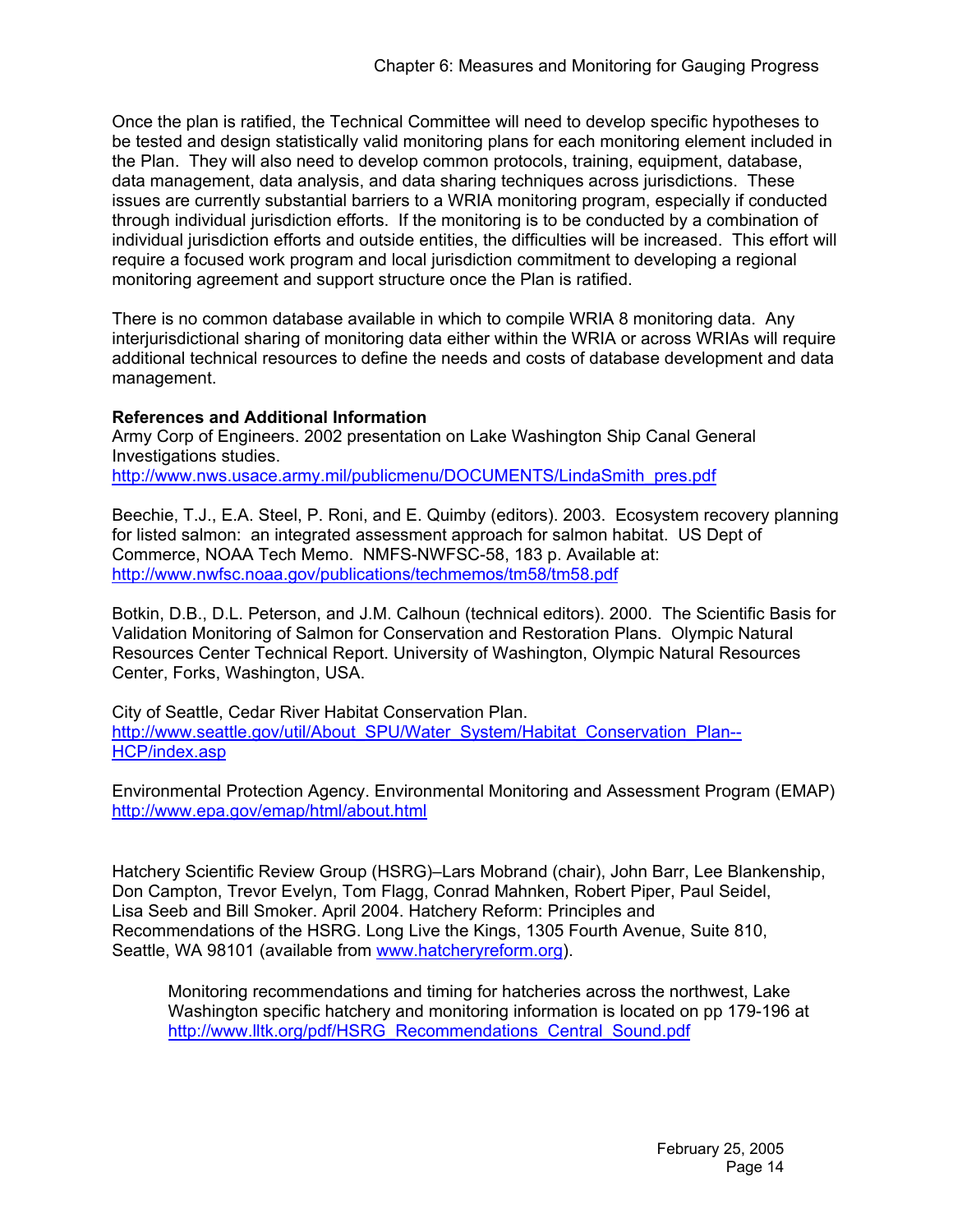Kerwin, J., 2001. Salmon and Steelhead Habitat Limiting Factors Report for the Cedar-Sammamish Basin (Water Resource Inventory Area 8). Washington Conservation Commission. Olympia, WA

Lazorchak JM, Hill BH, Averill DK, Peck DV, Klemm DJ, editors. 2000. Environmental Monitoring and Assessment Program-Surface Waters: Field operations and methods for measuring the ecological condition of non-wadeable rivers and streams. Cincinnati (OH): U.S. Environmental Protection Agency. Report nr EPA/620/R-00/007. 204 p.

McElhany, Paul; Mary H. Ruckelshaus, Michael J. ford; Thomas C. Wainwright, and Eric P. Bjorkstedt. June 2000. Viable Salmonid Populations and the Recovery of Evolutionary Significant Units. NOAA Technical Memorandum NMFS-NWFSC 42.

Monitoring Oversight Committee. December 2002. The Washington Comprehensive Monitoring Strategy and Action Plan for Watershed Health and Salmon Recovery.

Northwest Indian Fisheries Commission. Salmon Steelhead habitat Inventory and Assessment Program (SSHIAP). http://www.nwifc.wa.gov/sshiap2/index.asp

Paul JF, Holland AF, Summers JK, Schimmel SC, Scott KJ. 1991. EPA's Environmental Monitoring and Assessment Program: An ecological status and trends program. In: Volume 1774, Canadian Technical Report of Fisheries and Aquatic Sciences. Report nr EPA/600/A-94/003. 80-99 p.

Tabor, Roger, Julie A Scheurer, Howard A. Gearns, and Eric P. Bixler. 2002. Nearshore Habitat Use by Juvenile Chinook Salmon in the Lentic Systems of the Lake Washington Basin. Annual Report. U.S. Fish & Wildlife Service.

Washington Department of Fish and Wildlife. Salmonscape GIS information. https://fortress.wa.gov/dfw/salmonscape/

Washington Department of Ecology. Puget Sound Ambient Monitoring Program (PSAMP) http://wdfw.wa.gov/fish/psamp/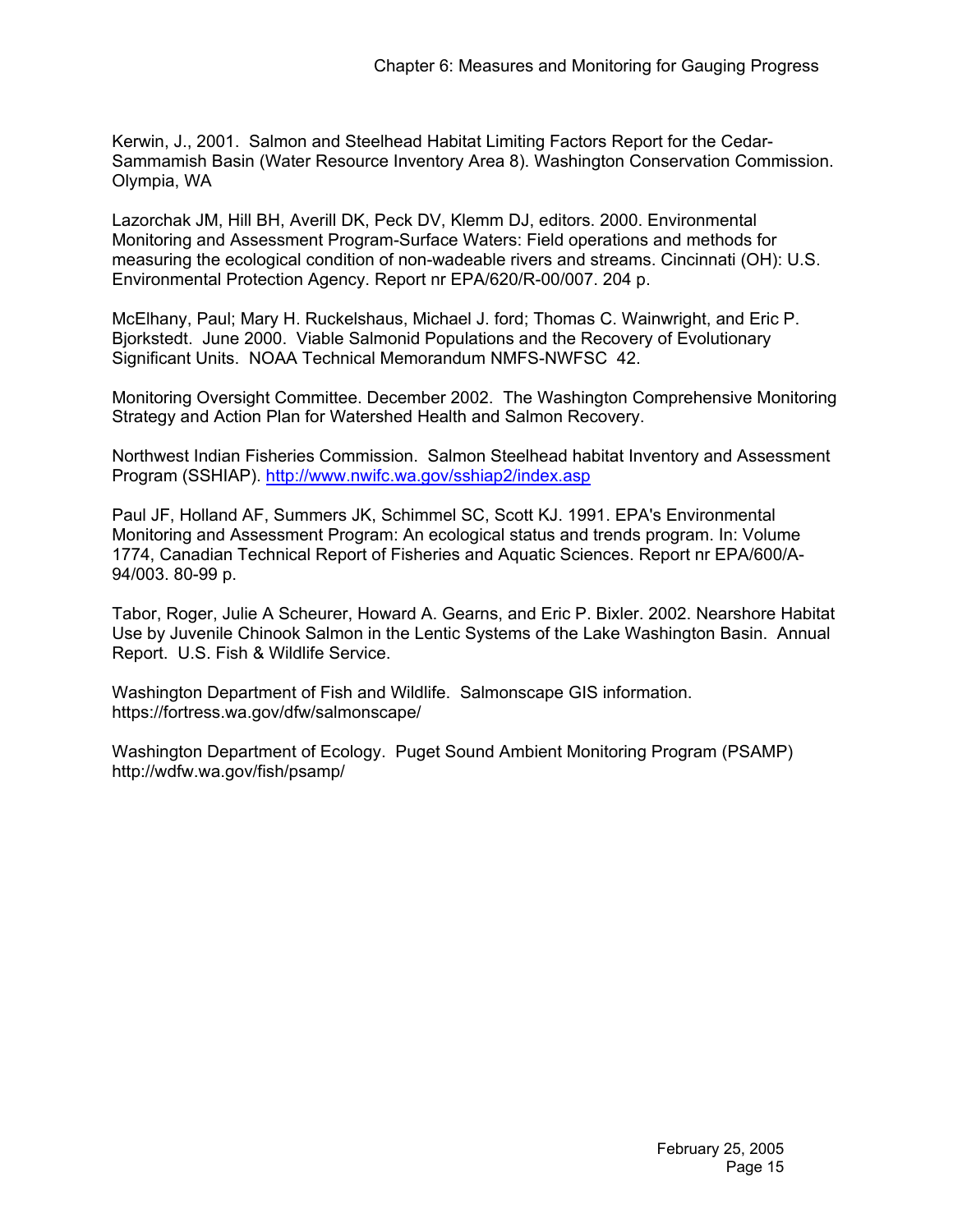\*At all levels of monitoring and evaluation, data management resources will be necessary for the following tasks: statistical design of habitat and population monitoring, regional data sharing, consistent protocols, QA/QC of data collection and analysis. Costs do NOT include regional data management costs.

| <b>Type of Monitoring</b>                                                                                                                                                                                                  | <b>Recommended Monitoring</b>                                                                                                                                                                                                                                                                                                                                                                                                                          | How are projects being funded currently?                                                                                                                                                                                                                                                                                                                                                                                                                                                                                                                                                                                                                                                                                                                                                                                                                                                                                                                                                                                                                                                                                                                                                                                                                                                                                                                                                                                                                                                                                 | How much will it cost?<br>(Planning estimates, only)                                                                                                                                                                                                                                                                                                                                                                                          | <b>Committee Tasks for Coordination</b><br><b>During Plan Implementation</b>                                                                                                                                                                                                                                                                                                                                                                                                                                                                                                                                                                                                                           |
|----------------------------------------------------------------------------------------------------------------------------------------------------------------------------------------------------------------------------|--------------------------------------------------------------------------------------------------------------------------------------------------------------------------------------------------------------------------------------------------------------------------------------------------------------------------------------------------------------------------------------------------------------------------------------------------------|--------------------------------------------------------------------------------------------------------------------------------------------------------------------------------------------------------------------------------------------------------------------------------------------------------------------------------------------------------------------------------------------------------------------------------------------------------------------------------------------------------------------------------------------------------------------------------------------------------------------------------------------------------------------------------------------------------------------------------------------------------------------------------------------------------------------------------------------------------------------------------------------------------------------------------------------------------------------------------------------------------------------------------------------------------------------------------------------------------------------------------------------------------------------------------------------------------------------------------------------------------------------------------------------------------------------------------------------------------------------------------------------------------------------------------------------------------------------------------------------------------------------------|-----------------------------------------------------------------------------------------------------------------------------------------------------------------------------------------------------------------------------------------------------------------------------------------------------------------------------------------------------------------------------------------------------------------------------------------------|--------------------------------------------------------------------------------------------------------------------------------------------------------------------------------------------------------------------------------------------------------------------------------------------------------------------------------------------------------------------------------------------------------------------------------------------------------------------------------------------------------------------------------------------------------------------------------------------------------------------------------------------------------------------------------------------------------|
| <b>Direct</b><br>Effectiveness*<br>Did the habitat<br>action(s)<br>achieve the<br>desired habitat<br>condition?<br>Are fish present<br>and how are<br>they using the<br>reach?                                             | Key project types to monitor -<br>necessary:<br>Levee setbacks/floodplain<br>reconnection<br>lakeshore modification<br>Large Woody Debris (LWD)<br>Pool habitat creation<br>5.<br>Reducing fine sediment<br>6.<br>Riparian restoration<br>Improving water quality<br>8. Management of exotic species<br><b>Educational actions</b><br>To be determined based on action<br>plan<br>Land-use actions<br>Sub-meter Multi-spectral analyses<br>- necessary | There is currently no consistent monitoring program<br>to evaluate the effectiveness of projects or to<br>improve designs. The limited monitoring that is<br>currently conducted at the project scale is usually a<br>permit condition or qualitative/semi-quantitative<br>assessment of individual projects by the<br>implementing entity.<br>Educational programs are being evaluated on a<br>project basis. One of the more comprehensive<br>evaluation programs is with the Natural Yard Care<br>program.<br>It is unknown of any land-use actions currently<br>being monitored in any comprehensive fashion.                                                                                                                                                                                                                                                                                                                                                                                                                                                                                                                                                                                                                                                                                                                                                                                                                                                                                                        | Sample by project type – per<br>SRFB, costs range from<br>\$4,000 (rip-rap removal) to<br>\$175,000 (off-channel<br>habitats and wetlands)<br>If assume approx. 15% of project<br>costs, total \$600,000<br>This will depend on plan<br>actions<br><b>Current King County sub-</b><br>meter multi-spectral surveys<br>cost approximately \$320,000<br>(cost covered in cumulative<br>effectiveness)<br><b>Total Direct Effectiveness Cost</b> | In 2004, the Salmon Recovery Funding<br>$\bullet$<br>Board (SRFB) initiated a contract for a<br>direct effectiveness monitoring strategy<br>for types of projects funded by the<br>SRFB. WRIA 8 Oversight Committee<br>should request that urban projects be<br>included in that program. WRIA 8<br><b>Technical Committee should coordinate</b><br>monitoring protocols and results with the<br>SRFB staff.<br>The Outreach Committee should<br>encourage local stewardship programs<br>to conduct these project evaluations.<br>The Oversight and Technical<br>$\bullet$<br>Committees should contact local<br>governments and universities conducting<br>multi-spectral analyses to jointly conduct |
| <b>Cumulative</b>                                                                                                                                                                                                          |                                                                                                                                                                                                                                                                                                                                                                                                                                                        | 1. Smolt trapping: \$100,000 annually each for Bear and                                                                                                                                                                                                                                                                                                                                                                                                                                                                                                                                                                                                                                                                                                                                                                                                                                                                                                                                                                                                                                                                                                                                                                                                                                                                                                                                                                                                                                                                  | \$600,000                                                                                                                                                                                                                                                                                                                                                                                                                                     | these analyses.<br>Smolt Traps & Spawner surveys                                                                                                                                                                                                                                                                                                                                                                                                                                                                                                                                                                                                                                                       |
| <b>Effectiveness:*</b><br><b>Chinook</b><br>Is freshwater<br>survival<br>improving for<br>each<br>independent<br>chinook salmon<br>population?<br>Have changes to<br>habitat<br>improved egg to<br>outmigrant<br>survival? | 1) Smolt trapping:<br>Cedar River, Bear Creek -<br>necessary<br>Kelsey Creek - desired<br>$\bullet$<br><b>Issaquah Creek -</b><br>recommended depends on role<br>of Issaquah hatchery fish in<br>recovery<br>2) Juvenile migration survival<br>Bear/Iss/Cedar to locks-<br>$\bullet$<br>necessary<br>Intermediate locations<br>$\bullet$<br>$(lake/ship canal)$ –<br>recommended                                                                       | Cedar (\$200,000 annual total). Past and current funding<br>from King County and Seattle primarily. For this year<br>(2004), King County gave \$100K for Bear, while Seattle<br>gave \$41,300 from the Cedar HCP and \$60K of other<br>funds for the Cedar trap. Currently, in 2005, King County<br>plans to provide approx \$40-\$50K, pending budget.<br>Seattle (Cedar HCP funds) plans to provide another<br>\$41,300. That means that WDFW will need funding for at<br>least half the cost of operations of the traps in 2005.<br>Seattle, through the HCP, will continue funding about \$41-<br>42K until 2008, then funding of the trap will be reduced for<br>some years and not funded at all in others. So, basically<br>funding of the traps will become uncertain in 2005 and<br>beyond, as only limited funds exist 2005-2008, and<br>funding will become even more uncertain past 2008.<br>2. juvenile migration - PIT tagging. A less intensive effort,<br>tagging only at the mouth of Bear and the Cedar, costs<br>approximately \$30,000. That includes about \$30,000 for<br>7,000 tags, PIT readers, and reporting. The Corps and<br>Seattle are planning to ensure that this minimal PIT tag<br>effort occurs in 2005; however, funding for this effort will<br>not occur under the Lake Washington GI (west) beyond<br>2005. Obviously the \$30K figure relies upon WDFW<br>operating the smolt traps. A more intensive effort in 2003<br>was about \$215K, on top of the smolt trapping. There is | $\bullet$ Smolt traps $-$<br>\$200,000-\$300,000 annually<br>NOTE: funding needed for 2005<br>Juvenile migration -<br>$$30,000 - 215,000$ annually<br>NOTE: funding needed for 2006                                                                                                                                                                                                                                                           | Oversight Com work with co-managers and<br>federal entities for stock assessment by<br>individual populations. Work to stabilize<br>state/fed funding for smolt traps and<br>spawner surveys by populations. Technical<br>Committee work with co-managers to<br>coordinate local monitoring protocols and<br>efforts.<br>Juvenile migration -<br>Oversight and Tech. request continued<br>monitoring by USACOE, NOAA Fisheries,<br>and WDFW. Currently funded by US Army<br>Corp and individual WRIA partners.<br>Oversight Com should request continued<br>support from USFW for juvenile surveys.                                                                                                    |
|                                                                                                                                                                                                                            |                                                                                                                                                                                                                                                                                                                                                                                                                                                        | currently no local funding for this effort.<br>$\sim$ 0.00 $\pm$ 0.000 $\pm$ 0.000 $\pm$ 0.000 $\pm$                                                                                                                                                                                                                                                                                                                                                                                                                                                                                                                                                                                                                                                                                                                                                                                                                                                                                                                                                                                                                                                                                                                                                                                                                                                                                                                                                                                                                     |                                                                                                                                                                                                                                                                                                                                                                                                                                               |                                                                                                                                                                                                                                                                                                                                                                                                                                                                                                                                                                                                                                                                                                        |